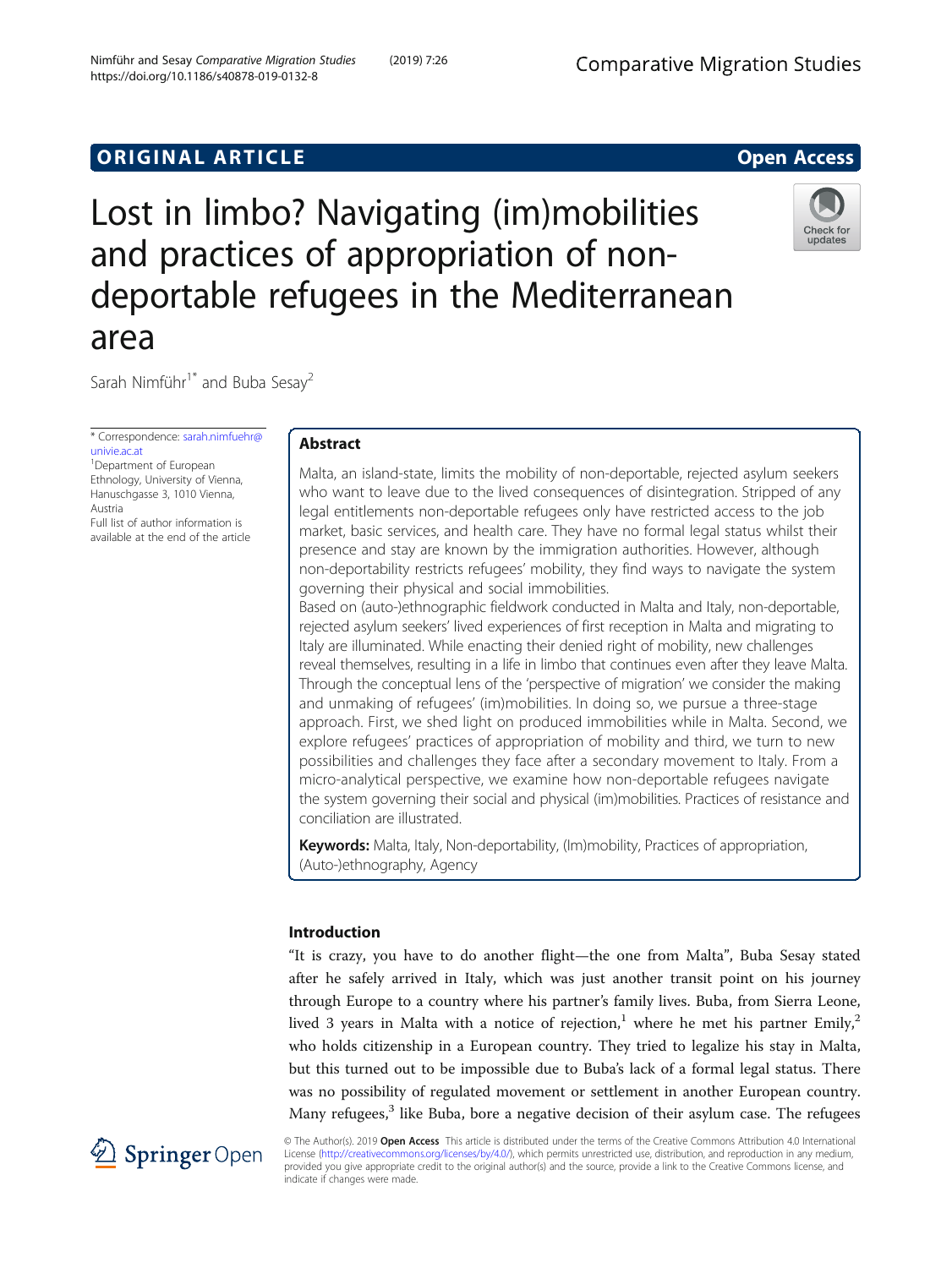end up either in multi-linear movements (Wyss, [2019\)](#page-18-0), which depend on opportunities that open up along their journey, or remain in limbo in Malta. On the island-state, rejected asylum seekers face many institutional and legal obstacles to their *integration*.<sup>4</sup> These obstacles are often caused by a lack of access to rights, starting with the lack of issuance of appropriate documents, such as a passport, proof of residence permit etc., despite non-deportability through no fault of their own.

In a significant number of cases the process of deportation is neglected despite an issued deportation order (see e.g. Clearingstelle Trier, [2011](#page-17-0) for Germany; Küffner, [2017](#page-18-0) for Austria; Leerkes, van Os, & Boersema, [2017](#page-18-0) for the Netherlands; Paoletti, [2010](#page-18-0) for the UK). This "deportation gap" (Gibney, [2008](#page-17-0), p. 149) is due to various legal and factual reasons. This article examines the impacts of the non-implementation of deportations in Malta and due to unregulated<sup>5</sup> follow up migration of affected refugees also in Italy. Non-deportable<sup>6</sup> refugees are in legal limbo as they do not fit into the triad of citizens, state and territory. Thus, they are relegated to a deregulated space between nation states. While the national laws of some EU member states (among others Germany, Austria and the Czech Republic) provide for a formal authorization to stay––formal toleration––which can lead after a certain time period to a residence permit (European Union Agency for Fundamental Rights, [2011](#page-17-0), p. 36f.), in Malta the presence of non-deportable refugees is known by the immigration authority, although there is neither suspension of deportation, nor legal right to stay. This may lead to a permanent situation with limited access to employment, basic services, housing, and health care services (Caruana,  $2016$ , p.  $8$ )<sup>7</sup>.

Further, non-deportable refugees are not permitted to leave Malta and travel to mainland Europe. For these refugees, there are no real opportunities of either voluntary or forced return. The EU-Return Directive––a measure to harmonize the handling of deportations––also sanctions this, as there is no "mechanism [provided] to put an end to situations of legal limbo that derive from protracted situations of non-removability" (EU Agency for Fundamental Rights, [2011](#page-17-0), p. 11).

However, despite the strict regulatory hurdles facing non-deportable refugees, new spaces of opportunities emerge. In spite of refugees' non-deportability and rejected status as well as the restricted possibilities in terms of enforceability of rights, refugees still achieve mobility to the European mainland. Refugees achieve mobility and escape Malta's "permanent temporariness" (Menjívar, [2006](#page-18-0)) through *practices of appropriation*<sup>8</sup> (Scheel, [2017\)](#page-18-0). However, while enacting their denied right of mobility, their lack of legal status and the consequences of the Dublin Regulation often causes problems and challenges for refugees in the follow migration countries. The impact of their non-deportability status continues even after they leave Malta. This leads to the following research questions: How do non-deportable refugees navigate the system governing their social and physical (im)mobilities<sup>9</sup>? And with which practices do non-deportable refugees appropriate mobility?

In order to give insights into refugees' practices and the role of different actors as well as factors, a methodological and analytical framework is needed, that takes into account the complexity of the Maltese border and deportation regime<sup>10</sup> and its inherent contradictions, conflict of interests and competing logics (see also Zapata-Barrero & Yalaz, [2018,](#page-18-0) p. 3). The findings are based on anthropological, ethnographic fieldwork carried out in Malta and Italy between 2015 and 2018, as well as on auto-ethnographical interjections. The survey and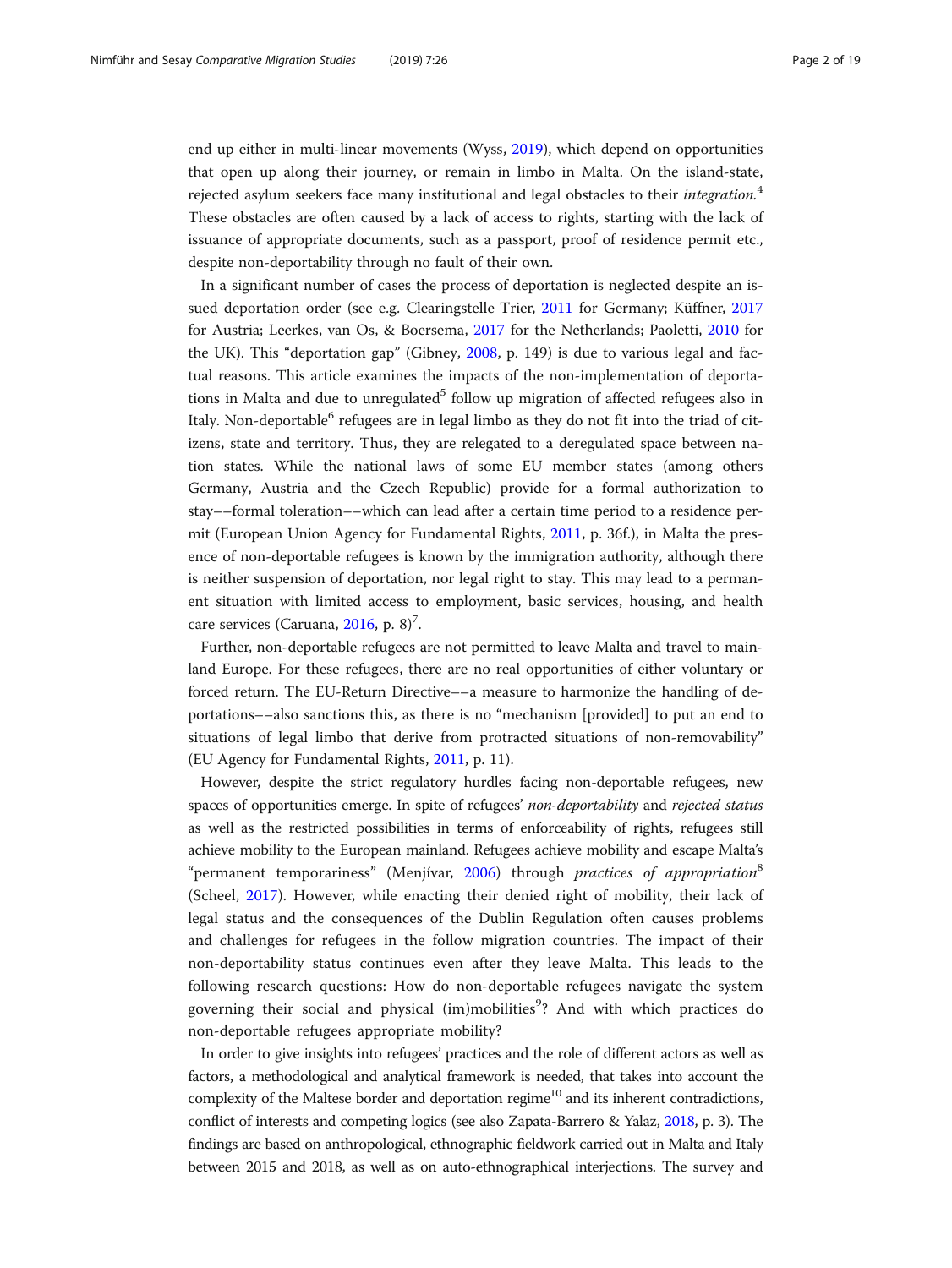analysis followed the theoretical and methodological concept of the Ethnographic Border Regime Analysis (Hess & Tsianos, [2010;](#page-17-0) henceforth "EBRA"). In contrast to traditional migration research, the EBRA establishes "a critical research practice that places the politics of power at the center of contemplation" (Hess, Kasparek, & Schwertl, [2018](#page-17-0), p. 258).

Building on critical migration studies, this article follows more recent studies about refugees' resistance and agency (e.g. Andrijasevic, [2010](#page-17-0); De Genova & Peutz, [2010](#page-17-0); Küffner, [2017\)](#page-18-0) and fits into the literary corpus that develops innovative research perspectives on movements of migration (Heimeshoff, Hess, Kron, Schwenken, & Trzeciak, [2014;](#page-17-0) Scheel, [2017;](#page-18-0) Transit Migration Forschungsgruppe, [2007\)](#page-18-0). Instead of positioning transnational movements of migration in discourses of failure of migration control, the EUropean $11$ border regime is theorized and investigated from the perspective of migration (Mezzadra & Neilson, [2013;](#page-18-0) Scheel, [2017](#page-18-0)). In recent debates about forced migration, this approach marks a change of perspective. The perspective of migration helps to understand forced migration as a practice and negotiation. Thus, it sees itself as a "counter-concept" (Transit Migration Forschungsgruppe, [2007\)](#page-18-0) to traditional migration research, focusing on the action and subjectivity of refugees and no longer seeing migration as passive and only react-ive behavior (Moulier Boutang, [1993](#page-18-0)).<sup>12</sup> Although the perspective of migration recognizes the agency of all involved actors within the border regime, an unequal balance of power can be observed and the reasons behind the phenomena of resistance and appropriation become of interest. Such an approach enables researchers to focus on the mechanism by which refugees are turned into "illegals" in the first place and then forced into ever more risky forms of mobility (Scheel, [2015,](#page-18-0) p. 3). Further, it allows for an analysis of deportability, (non-)deportations negotiations, agency and practices of resistance and appropriation, which are underrepresented in many studies on deportations (Andrijasevic, [2010](#page-17-0), p. 149; Coutin, [2015](#page-17-0), p. 674).

The textualization of this article also embeds itself in the principles of critical migration research, which call for questioning and counteracting power relations. A collaborative knowledge production approach was followed: Sarah Nimführ conducted the research and analysis for the study and drafted the manuscript, whilst Buba revised and interjected the manuscript in an auto-ethnographic style throughout the writing process. This form of collaborative writing allows the power of interpretation of ethnographic data about refugees' lives to be shared "without claiming definitively to represent them" (Rodgers, [2004](#page-18-0), p. 49). For Buba and other affected individuals, this process could allow a perspective of a co-operation with a critical public. Thus, this article intends to scientifically criticize the production of disenfranchised spaces (Bourdieu, [2004](#page-17-0)), and in doing so, may contribute to a move "that can make personal and social change possible for more people" (Ellis, Adams, & Bochner, [2011](#page-17-0), p. 277).

The article is structured as follows: First, we set the discussion by contextualizing non-deportability in the Maltese context. Second, we continue with an introduction of our methodological approach in light of the nexus of the EBRA and a reflection in an auto-ethnographic style. Third, the empirical part considers the (non-)production of refugees' im−/mobility and pursues a three-staged approach: (1) produced immobilities, (2) leaving the island against all odds, and (3) phenomena of (im)mobilities in the follow migration country. Fourth, we present concluding remarks and discuss the questions with reference to the analytical framework.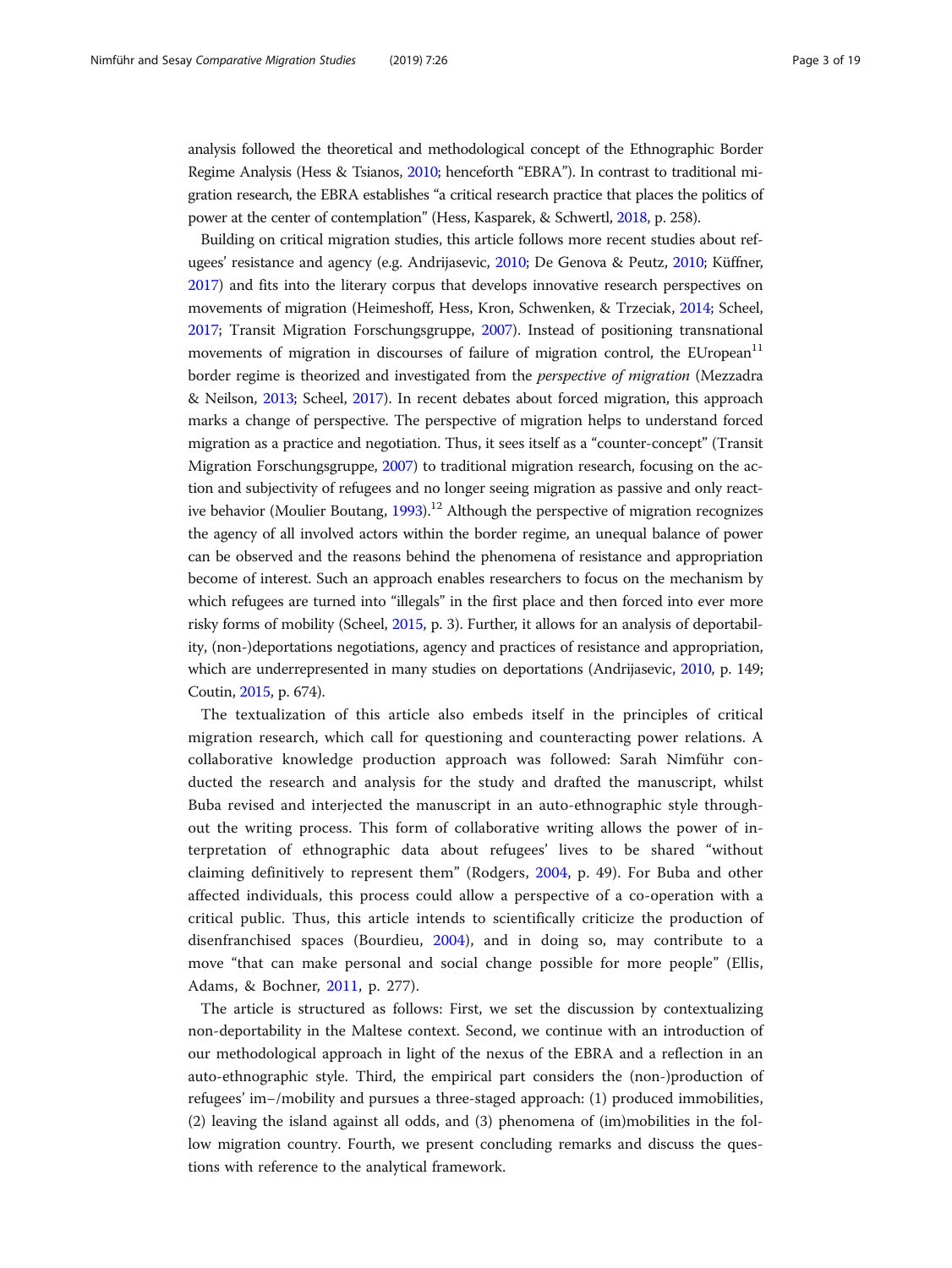# Non-deportability in the Maltese context

The island-state Malta is located in the Mediterranean between Libya and Italy along the refugee route between Africa and Europe. Since joining the EU in 2004, nearly 20,000 people have reached the smallest EU-member state to date (NSO, [2018](#page-18-0), p. 2). From the beginning, Sub-Saharan Africa refugees have come to embody the "others" (Pisani, [2013](#page-18-0)). Malta's response to immigration is characterized by repressive policies including the detainment of refugees and a displacement of refugees to the margins of society (among others Klepp, [2011\)](#page-18-0). Refugees are publicly represented as a societal threat. Consequently, securitization, expressed as a *need* to protect the island-state against "unwanted intruders" (Pisani, [2013](#page-18-0), p. 78) has constantly been highlighted by the government:

Given Malta's size you cannot expect the government to release illegal immigrants into the streets (…). This would send the wrong message and spell disaster for the country (…) As a minister I am responsible, first and foremost, for the protection of Maltese citizens (Minister of Home Affairs and National Security, quoted in Calleja, [2009](#page-17-0)).

This has led to a regime of mandatory detention for asylum seekers entering Malta outside legal regulations. Among EU states, Malta uniquely handles unregulated entry asylum seekers by issuing them a deportation order directly after their arrival––which is suspended during the asylum process--and then detaining them up to  $18$  months<sup>13</sup> during the asylum process (Mainwaring, [2012\)](#page-18-0). While detained, asylum seekers are given asylum interviews to determine whether the seeker is entitled to legal protection. The status that will be determined by the interview not only influences the prison term, but also the rights the refugees have. Four outcomes of the asylum interview are possible, each entailing a different set of legal possibilities of which rights an asylum seeker will receive (see Table [1\)](#page-4-0).

In theory, a notice of rejection should be followed by deportation in the immediate future. However, the majority of rejected asylum seekers who have been in Malta for many years with a pending deportation are unable to be returned to their countries of origin through no fault of their own.

According to a Maltese human rights lawyer, the non-deportability is caused by the specific and unique problems that would confront the island-state in comparison to other reception countries: "Possibly, if they [refugees] were elsewhere [other EU member states], the situation would be different. (…) In Malta, the only people the government has had success in returning (…) are Nigerians and to a lesser extent Ghanaians" (Lawyer of an international NGO 23 July 2015). Malta is confronted with missing readmission agreements, a lack of cooperation with certain states (EMN, [2016,](#page-17-0) p. 20), as well as high costs of organized deportations. Furthermore, barriers to deportations are couched in human rights based decisions, such as the protection of family life or the physical health of the person to be deported (Pisani & Giustiani, [2009\)](#page-18-0).

In many cases the option of assisted voluntary return ("AVR") also presents challenges to the deporting state due to "the refusal by the receiving state's authorities to positively identify those co-nationals" (EMN, [2016,](#page-17-0) p. 3). Even when refugees wish to go back to their country of origin, AVR' implementation is hindered by a lack of the required documentation (ibid.). Additionally, AVR is not a real option for most of the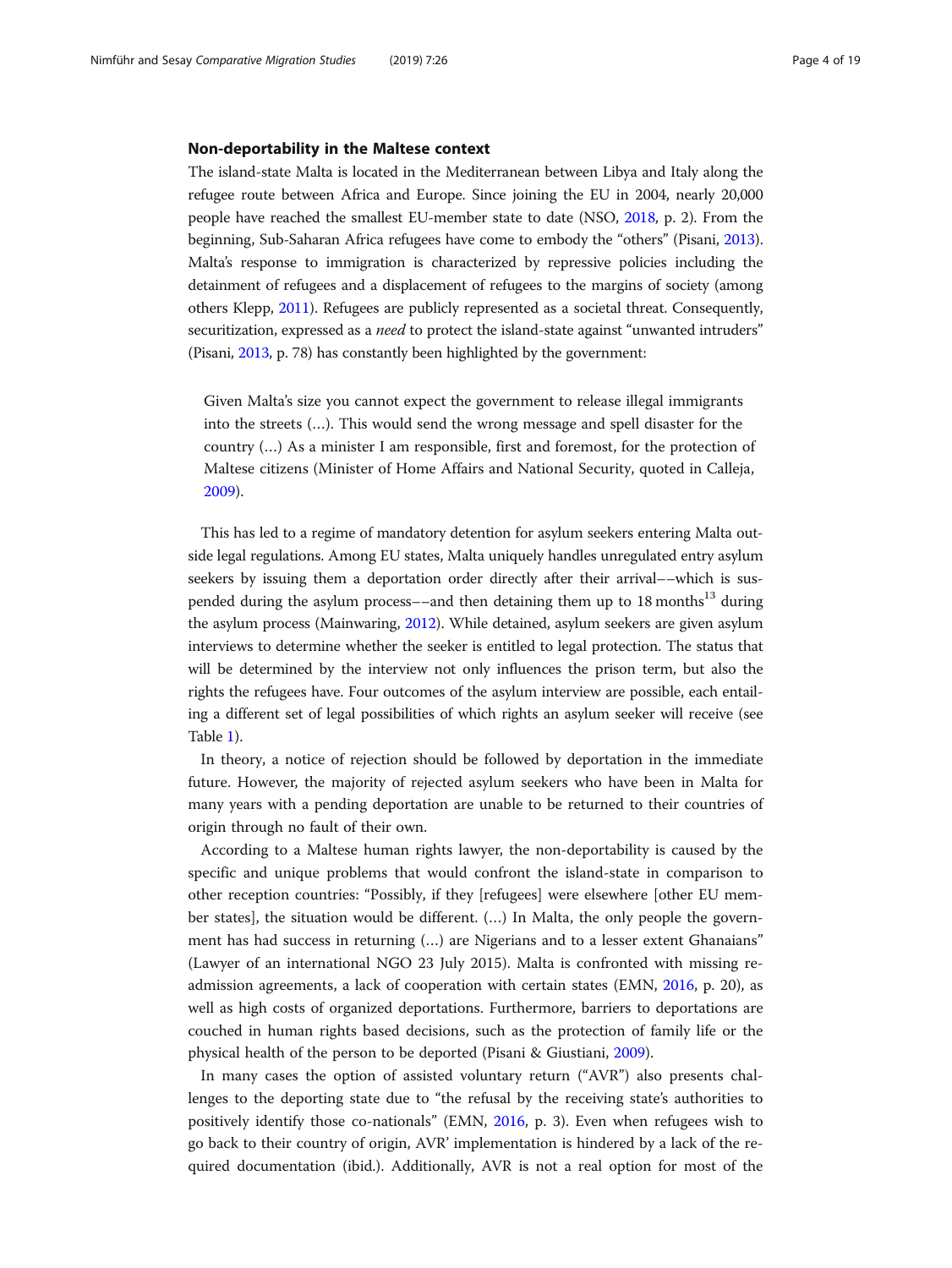<span id="page-4-0"></span>

| Outcome                                     |     | Quantity Residence Permit                                                                                                | Permit                                   | Length of Residence Regulated Movement and Mobility Health Care              |              | Social Benefits                                                                               | Access to Work                       |
|---------------------------------------------|-----|--------------------------------------------------------------------------------------------------------------------------|------------------------------------------|------------------------------------------------------------------------------|--------------|-----------------------------------------------------------------------------------------------|--------------------------------------|
| Refugee Status                              | 4%  | EU/EC permanent<br>residence, then relocation to another EU<br>syears Entitlement to<br>country possible<br>Malta; after | 3 years; renewable                       | no geographical limitation, except<br>country of origin                      | full access  | full access                                                                                   | I year; renewable<br>work permit for |
| Subsidiary Protection Status 55%            |     | Malta                                                                                                                    | 1 year; renewable                        | Schengen-Area                                                                | core access  | core access                                                                                   | year; renewable<br>work permit for   |
| Temporary Humanitarian<br>Protection Status | 8%  | Malta                                                                                                                    | 1 year; renewable                        | in case of serious humanitarian<br>reasons also outside Maltese<br>territory | core access  | core access                                                                                   | I year; renewable<br>work permit for |
| Asylum Rejection                            | 28% | (de facto<br>No legal right to stay<br>toleration)                                                                       | De facto toleration<br>until deportation | Only within Maltese territory                                                | of emergency | Only in the case limited access while 'permit to work'<br>accom-modated in<br>the open center | for 3 months;<br>renewable           |
| Closed Cases                                | 5%  |                                                                                                                          |                                          |                                                                              |              |                                                                                               |                                      |
|                                             |     | Own presentation based on Government of Malta, 2016, Caruana, 2016 and UNHCR, 2019                                       |                                          |                                                                              |              |                                                                                               |                                      |

| l<br>j<br>)                                                                                       |
|---------------------------------------------------------------------------------------------------|
| l                                                                                                 |
| Ï                                                                                                 |
| I<br>b<br>۱                                                                                       |
| I                                                                                                 |
| $\frac{1}{2}$<br>J                                                                                |
|                                                                                                   |
| I<br>J<br>ļ                                                                                       |
| ֧֧֧֢ׅ֧ׅ֧֧֧ׅ֧֦֧ׅ֧ׅ֧֧ׅ֧֧֧֧֧֧ׅ֧֧֧ׅ֧֧֧֧֧֧֧֧֧֧֧֧֧֧֧֧֚֚֚֚֚֚֚֚֚֚֚֚֚֚֚֚֚֝֝֓֜֓֝֬֜֓֜֓֜֓֝֬֜֓֜֜֓֜֝֬<br>֧֧֧֧֧֜ |
| ١                                                                                                 |
| $-1$                                                                                              |
| ï<br>١                                                                                            |
| J                                                                                                 |
| j                                                                                                 |
| I<br>l                                                                                            |
|                                                                                                   |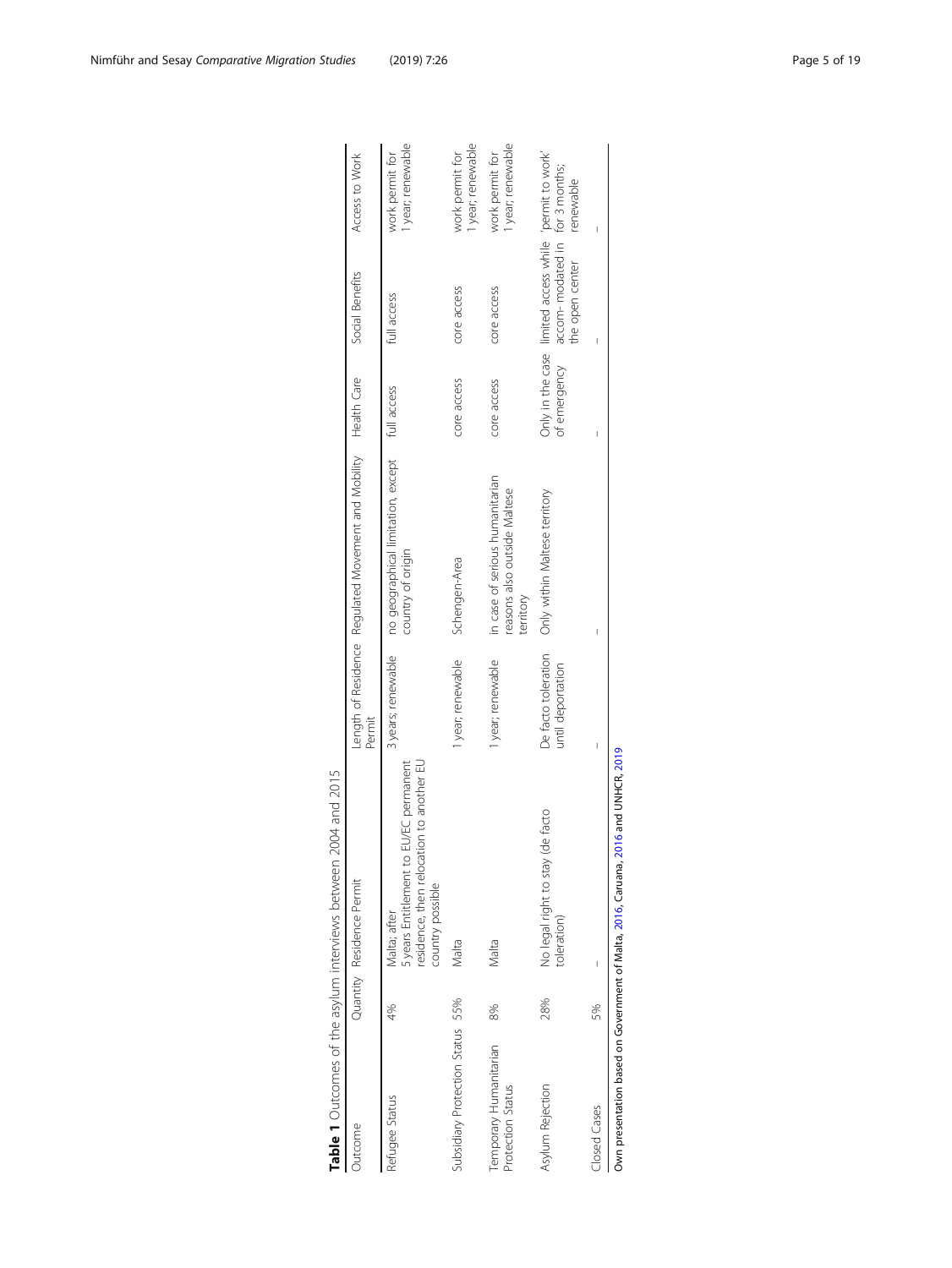rejected asylum seekers because of security reasons, and thus, is a contested issue (Falzon, [2007](#page-17-0)).

"Deportability"—conceptualized as a vulnerability to deportations at any time (De Genova, [2002\)](#page-17-0)––is like a sword of Damocles hovering over refugees living in this irregularized situation. A financial or social safety net is deficient or entirely missing while the length of this (non-)deportability<sup>14</sup> is unknown. This legal vulnerability fuels the demand for non-deportable refugees as highly exploitable manpower and non-deportable refugees often end up in precarious formal and informal work relationships (Bijl & Nimführ, [2019\)](#page-17-0).

Conceptualizing (non-)deportability as a form of labor subordination supports inquiry into the workings of (non-)deportability during different stages of the migration process. (Non-)deportability is not a juridical status but a socio-political (De Genova, [2002](#page-17-0)) and embodied condition (Willen, [2007](#page-18-0)) that shapes many aspects of refugees' everyday life. According to De Genova ([2010](#page-17-0)), the elementary precondition of human freedom is the freedom of movement. The threat of deportation–– even if only psychological––has disruptive effects on refugees' physical and social mobility that can be understood as an "exquisitely concentrated abnegation of that freedom" (De Genova, [2010](#page-17-0), p. 58). But even when refugees find themselves involuntarily (and temporarily) immobilized in a "transit space" (see also Schapendonk, [2012\)](#page-18-0), it is necessary to pay attention to the way that refugees themselves navigate the system governing their (im) mobility. Whereas in Greece transiting refugees actively use their (non-)deportability to leave the island of Lesvos (Franck, [2017](#page-17-0)), in Malta, trying to leave the island-state without appropriate travel documents leads to imprisonment due to "irregular departure" (Nimführ, [2016](#page-18-0), p. 268). Whilst (non-)deportability signals a coercive mobility, detention represents a coercive immobilization (De Genova, [2016](#page-17-0)) leading to a striking phenomenon: on the one hand, refugees' movement is restricted, while on the other hand they are simultaneously forced to move due to a lack of settlement opportunities.

# Methodological and analytical framework

# Ethnographic border regime analysis (EBRA)

Delegating persons into a legal limbo can be understood as an aspect of the EUropean border regime. The regime represented in this article is not the result of consistent planning but is the outcome of negotiations between refugee and non-refugee, governing and non-governing actors: migration and border are seen as a co-produced social practice (see e.g. Tsianos & Kasparek, [2015\)](#page-18-0). The theoretical and methodological considerations of the EBRA were applied to analyze the deportation border regime (Hess & Tsianos, [2010\)](#page-17-0). The EBRA focuses on the scope for action of migration actors. Governing and non-governing actors are understood alike as co-producers (Scheel, [2017,](#page-18-0) p. 25) and cannot be considered merely in a subject-object relationship (Karakayali & Tsianos, [2007\)](#page-18-0). Thereby, refugees are understood as actors with agency, whose "tactics and movements become a controlling element of migration movements" (Hess & Tsianos, [2007,](#page-17-0) p. 38). Since agency is always "agency toward something" (Emirbayer & Mische, [1998,](#page-17-0) p. 973; emphasis in original), agency is to be understood as an interactive process between the individual and society, structure and action, as well as social constraints and individual autonomy (Scherr, [2013](#page-18-0), p. 232).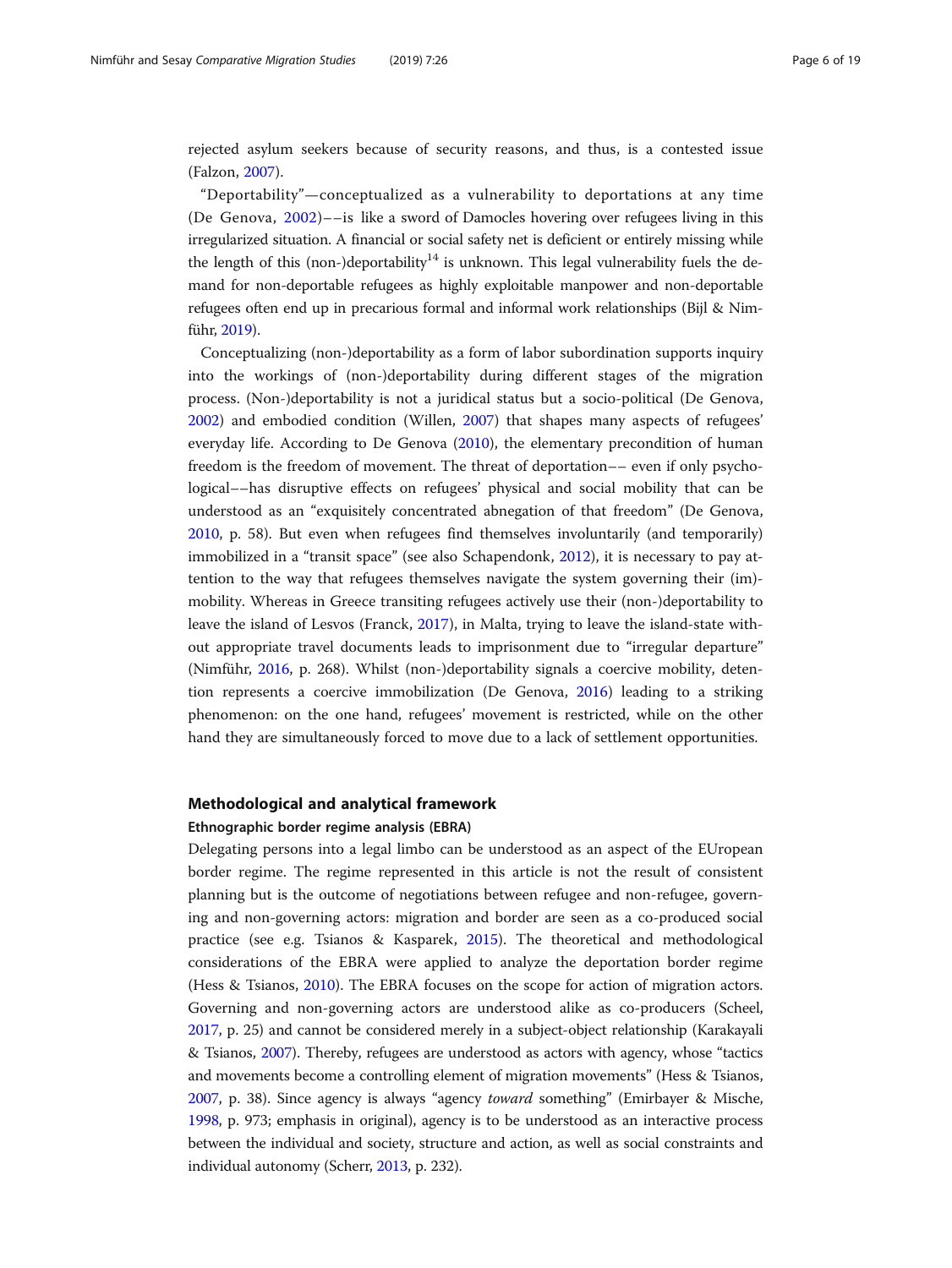Implementing the EBRA for this study means to analyze (im)mobilities and their consequences originating from the negotiation struggles and applied practices of governing and non-governing actors. Following a heuristic understanding, e.g. the effective "body count" of crossing the border is not crucial for defining refugee's agency, but rather, whether and how refugees try to appropriate social and physical mobility "within and against the European border regime and thereby question the political and economic status quo that is to be maintained by this border regime" (Scheel, [2015,](#page-18-0) p. 2). $^{15}$ 

# Operationalization of the study

Between February 2015 and June 2018 Sarah conducted five research visits of several weeks in Malta. Through her research in the community, Sarah was brought into contact with Buba, who has lived in Malta since 2013 and held a "double reject."<sup>16</sup> The snowball sampling method was used thereafter to focus on "relationship networks" (Bourdieu, [1983](#page-17-0)), which were established through continuous practices of exchange. Additional contacts were made by joining migration-related events, e.g. protests of refugees, solidarity walks, etc. Non-deportable refugees' living situations were explored through "hanging out" (Rodgers, [2004](#page-18-0)). This approach comprises interpersonal and informal encounters with refugees. These encounters encouraged timely and spontaneous conversation about sensitive issues. In contrast, formal interviews could have adverse effects and might be perceived as interrogations which could remind refugees of their asylum hearings. Overall, contact with 22 refugees was established, whereof 12 identify as male and 10 as female. The majority came from Western African states. The sample group comprises of single individuals, single parents, and families. At the moment of collection of the data, the refugees were between 20 and 53 years old.

Additionally, selected institutionalized migration actors, who significantly shape and determine––both discursively and practically––(non-)deportability through their institutionalized role, were interviewed. The selection of interviewees was determined by "studying through" (Shore & Wright, [1997\)](#page-18-0), meaning "tracing ways in which power creates webs and relations between actors, institutions and discourses across time and space" (Shore & Wright, [1997](#page-18-0), p. 14). Ethnographic interviews (Schmidt-Lauber, [2007](#page-18-0)) with 29 actors from 22 institutions were conducted. These comprise representatives of national and international NGOs, government agencies, church-related organizations, the Maltese Asylum Status Agent, immigration police, military, as well as migrant organizations.

The strongly politicized field of knowledge of forced migration research makes questions of research ethics particularly urgent. Conducting research with vulnerabilized individuals leads to a unique set of challenges, contradictions, and conflicts. In particular, when refugees find themselves in institutionalized surroundings, the question of *how* they should be addressed for research is crucial. It has always been a concern to communicate the research interest as best as possible in order to obtain an informed consent which was received in return.

Like Buba, some refugees left Malta after a certain time. In August 2016, Sarah therefore extended her research to Italy in accordance with Marcus' [\(1995\)](#page-18-0) "follow the people" strategy. Besides visiting former research partners from Malta––whereof one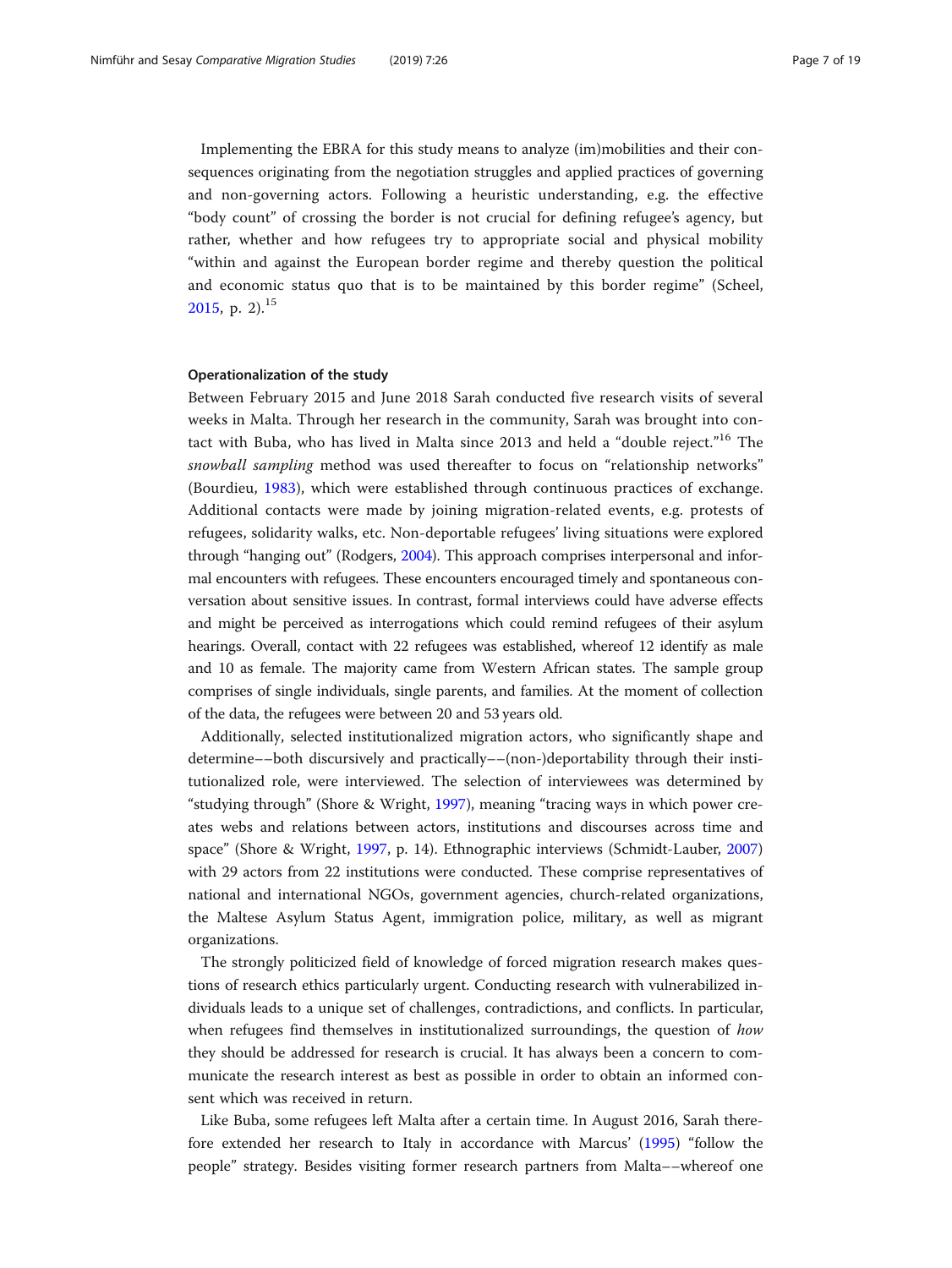was Buba––Sarah conducted three interviews with representatives of various NGOs who are in contact with irregularized refugees.

# Textualization of this article

This article was drafted as a collaborative knowledge production beyond "academic limitations" (Fontanari, Karpenstein, Schwarz, & Sulimma, [2014](#page-17-0), p. 111). It transcends divisions between researcher and researched individuals, theory and practice, as well as scholarship and active participation. Since Sarah met Buba in the summer of 2015, they have been in regular contact, both personally and via internet. The process of collaborated knowledge production was gradually set through the authors' interaction during and after the research phases.

Sarah carried out the research and the analysis of the study and drafted the manuscript including framing the problem and definition illustrated in this article. Buba was involved in revising and interjecting the manuscript with personal experiences throughout the writing process. Whereas studies about refugees' journeys and their life situations are often written by individuals who have never experienced forced migration (Khosvari, [2010](#page-18-0)), this form of collaborative (auto-)ethnographic writing allows a contextualization of refugees' own accounts of their experience as it is partly first-hand.

Auto-ethnography combines features of autobiography and ethnography. Buba retrospectively and selectively provided insights that stem from being part of, as well as a victim of, the production of (non-)deportability for a certain time. According to the anthropologist Khosvari ([2010](#page-18-0), p. 6) an "auto-ethnography gains its narrative power from the concept of witnessing (…) [as] Witnesses have themselves lived the disaster." Usually, auto-ethnographical authors also may interview others that share this experience (Foster, [2006\)](#page-17-0). Even if Buba's contribution of his insights does not comply strictly with the traditional way of auto-ethnographical data collection (Ellis et al., [2011](#page-17-0)), he operated in an auto-ethnographical style: his personal experiences were used to illustrate facets of lived consequences of non-deportability, and thereby, made characteristics of living in limbo familiar for "insiders" and "outsiders" – whereby the latter is comprised of persons who have not personally experienced the consequences of non-deportability (p. 276). Retrospectively he considered ways others experienced living in limbo. Thus, the authors, through the interweaving of Buba's first-hand insights with Sarah's fieldwork data, both refer to the same situation and/or same persons from different points of views. Thereby, a "wider lens on the world" (p. 275) is opened up, which also helps to understand individuals' influences on our experiences and interpretations.

Further, the auto-ethnographical style of writing not only seeks to make Buba's experiences meaningful and engaging, but also produces a more accessible text. Being a result of Sarah's ethnographic fieldwork among non-deportable refugees and Buba's own embodied experience of living in limbo due to (non-)deportability, this article may be able to reach a wider and more distinct readership than traditional research.

# The making and the unmaking of refugees' (im)mobility

# Produced immobilities

Most of the refugees who entered Malta by boat had planned to arrive in Italy and the open continental space of the Schengen Area. However, due to bad weather conditions or other unpredictable incidents, they arrived in Malta by happenstance. "We never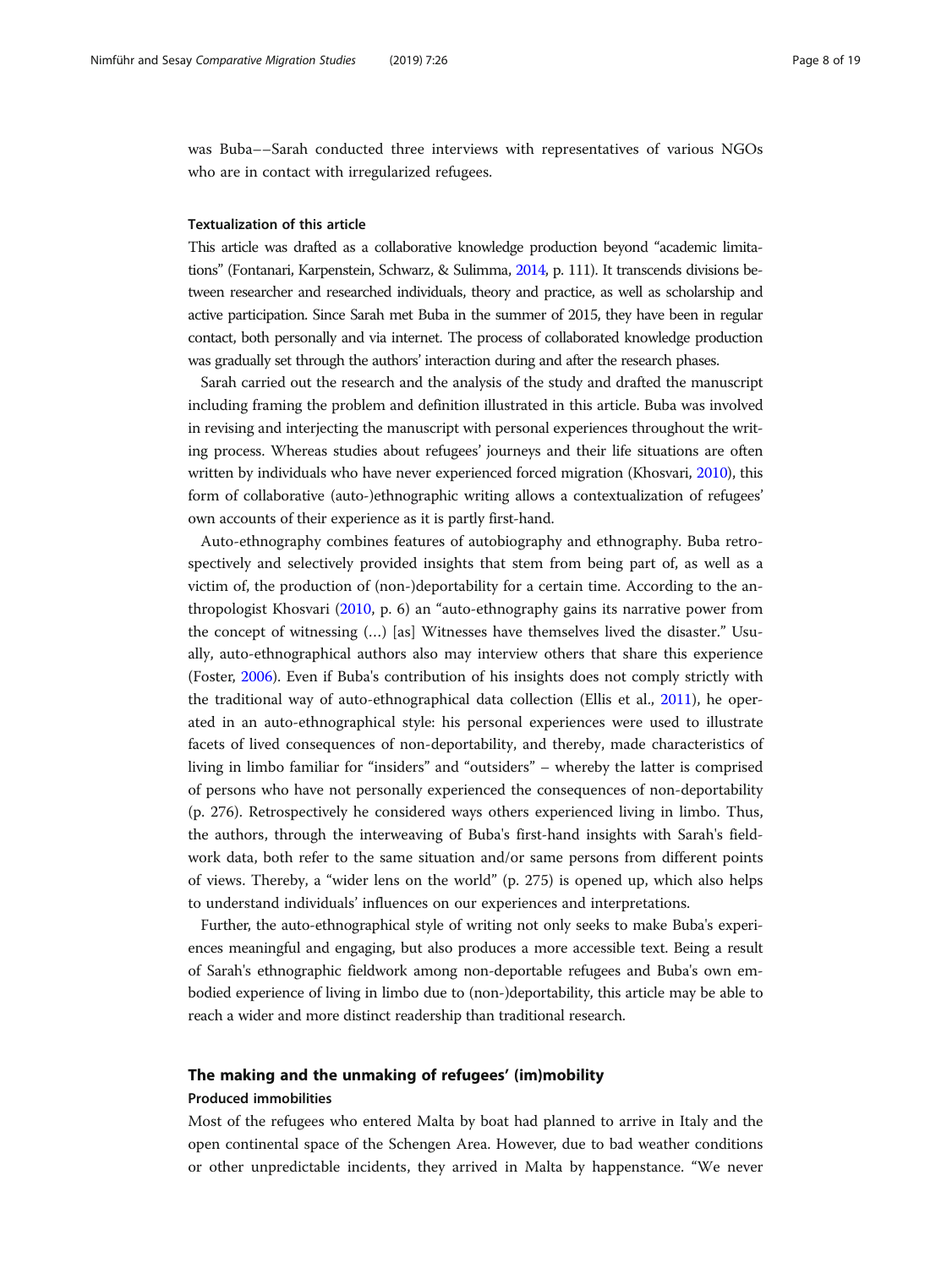planned to come here. I heard about Malta the first time when we were rescued," Blaze stated, who lived in Malta since 2011 with his wife and two children. Once rescued at sea and the preliminary identification process was completed, they were transferred to the detention center.

When Buba was detained in 2013, about 400 to 500 people were placed in one big open hall. Buba and other detained refugees tried to make their lives inside detention more human by working with the staff, as they thought that this could help them to improve their situation. Food, which was provided by the Detention Services, was used in exchange for cigarettes, phone calls, etc. "We kept sugar, salt, and other things for selling or swapping with other goods", stated a refugee named Ebrima, who arrived in the same boat than Buba. However, the relationship between detained refugees and staff was tense and problematic. Despite certain arrangements with staff members, refugees were regularly punished by them. Buba was unjustifiably accused by a police officer of trying to escape and had to spend 158 days in central prison.

During detention, refugees do receive regular opportunities to be outside, only being released into small concrete backyards during the daytime. As the Head of Detention Services explained:

They have recreational areas on the outside, obviously with walls (...) But they can still walk about, we do not have a lights-out system … Even when they are not in the recreational yards, they are free to move about in the corridors (Head of Detention Services in Malta, 20 April 2016).

Buba considers the Head of Detention Services speaking of free movement in a detention center to be nothing more than bare mockery: "We are less worth than a dog. A dog can go out whenever he wants." The only real possibility to leave the walls of the detention center were special health care treatments, when refugees had to see a doctor at the hospital. As Ebrima reported, "A couple of times I was accompanying some people to hospital for interpreting because their English wasn't good. (…) I started offering this regularly, otherwise I would have gone mad being always behind these walls."

Nevertheless, the possibility to leave detention for a couple of hours placed refugees in an ambiguous situation. Buba was brought to the hospital in handcuffs for a medical examination, and presented to the public as a criminal. Likewise, this practice interfered with the medical examinations because the doctors could not examine him proper due to handcuffed feet and hands, which were not taken off during examination.

One way to leave the detention center before the end of the ordered detention period represents special health conditions. The founder of a Maltese NGO illustrated such a form of early release:

In 2004 I used to go to the detention and at that time it was crazy, because it was still new. A lot of women would become pregnant because they knew if they are pregnant they will be free from detention. If you are not pregnant you will still be there (Founder of a national NGO in Malta, 21 July 2015).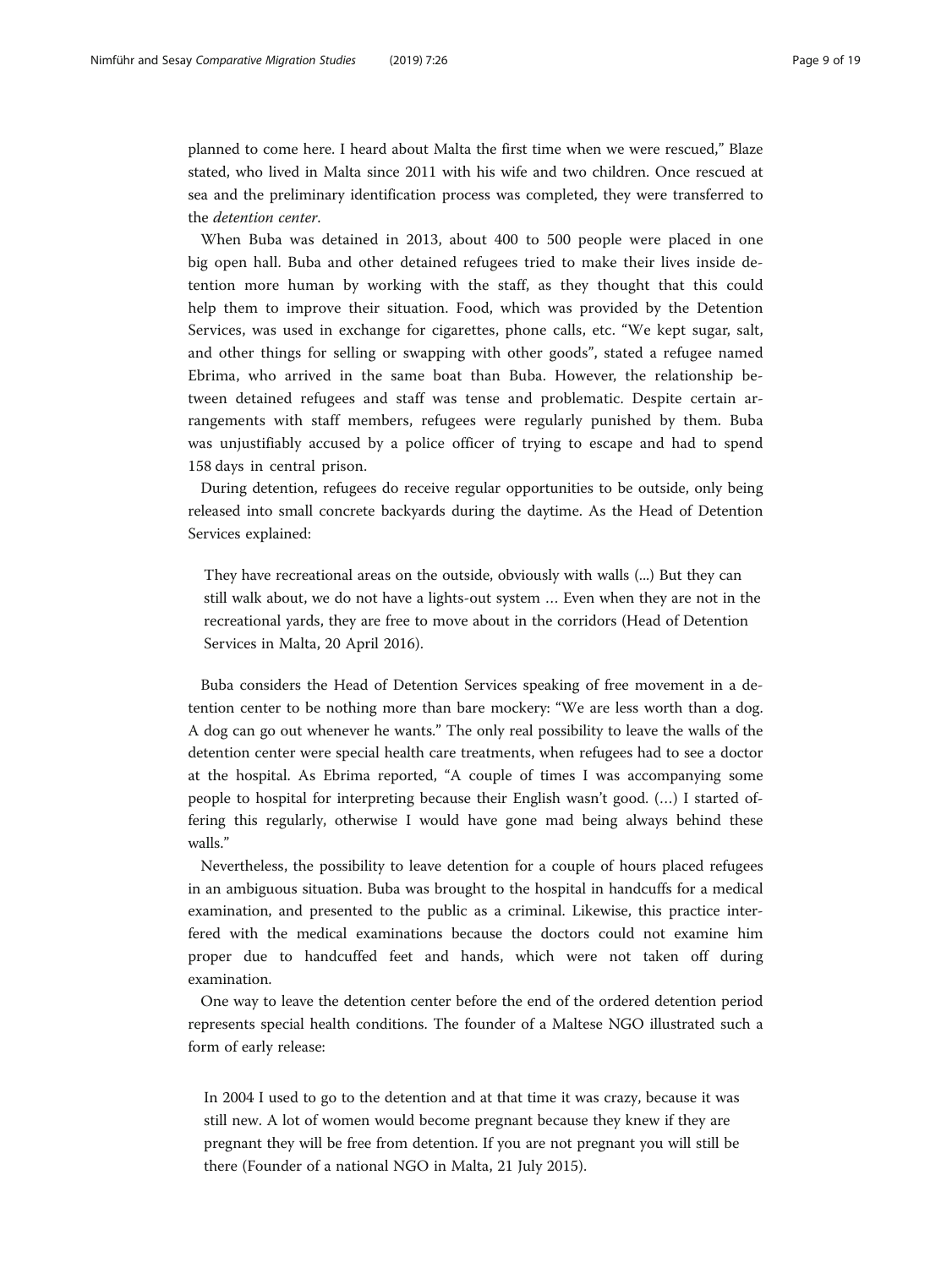Blaze and his wife Jessica spent 8 months in the detention center. Then they were released early due to Jessica's pregnancy and housed in an open center.

When released from a detention center, rejected asylum seekers are accommodated in an open center for a maximum period of 1 year. Only a few open centers are located in urban areas, while others are situated in remote places with bad infrastructure. Especially the Tal Gebel Open Center, a former British military base in Malta, has bad infrastructure, e.g. poor shopping facilities and insufficient traffic connections. Often, wire fences surround these centers and entry is only possible by passing through security doors. An investment in integration is seen as obsolete by the government:

It is very obvious that no asylum seeker (…) wants to stay in Malta. And I think the more we are making people stay (…) by integration, the more we are doing harm to these people. (…) integration is not a win when people don't want to stay (Representative of a governmental agency in Malta, 25 February 2015).

The discrepancy of a closed open center is also picked up by the Gambian Gabriel who left the open center as soon as possible:

After detention I've spent only a few weeks in Balbi Open Center. You have to share your room with people you don't know, you're not even allowed to set up a radio without asking one of the social workers. There are cameras everywhere, so no privacy at all. And you are not allowed to get visits from friends, no foreigners are allowed to come inside. So why is it called an open center then? As soon as I found a job I was moving into my own apartment. I don't want to be dependent on them [state].

However, Sub-Saharan-Africa refugees especially have trouble finding affordable rented accommodations due to racism. Landlords often told refugees that no housing is available. If refugees were lucky enough to find a house, the absence of a steady income made it hard to keep it. Houses were shared with many people in order to split the rent, but if someone was unable to pay the rent for more than a month, housemates would kick him or her out.

For rejected asylum seekers, the government has adopted a policy of providing permits for regular work $17$  to avoid destitution. But in reality, many employers refused potential contracts because they prefer people with a protection status, as "the employer doesn't have to go through the hassle of applying for a work permit which needs to be renewed every three months" (Lawyer of an international NGO, 23 July 2015). Thus, many refugees end up in precarious employment relationships. A lot of Maltese employers never paid the promised wage or paid individuals less than what was agreed. Employers even threatened Buba that they would call the police to arrest him if he complained about his unfair treatment. Some refugees end up on the streets when they are unable to regularly pay the rent, and rejected asylum seekers who are discharged from the open center after 1 year could be found under a bridge in Tal Gebel that was close to the open center.

Through networking in the African community, Buba arranged an apartment for himself. Similarly, his friend Suma managed to find a shared apartment in the same town. Suma, who was also burdened with a double reject, worked as a day laborer on a construction site. He attempted to play football in a Maltese football club: "The Club offered me a contract. But due to my missing legal status I cannot accept their offer."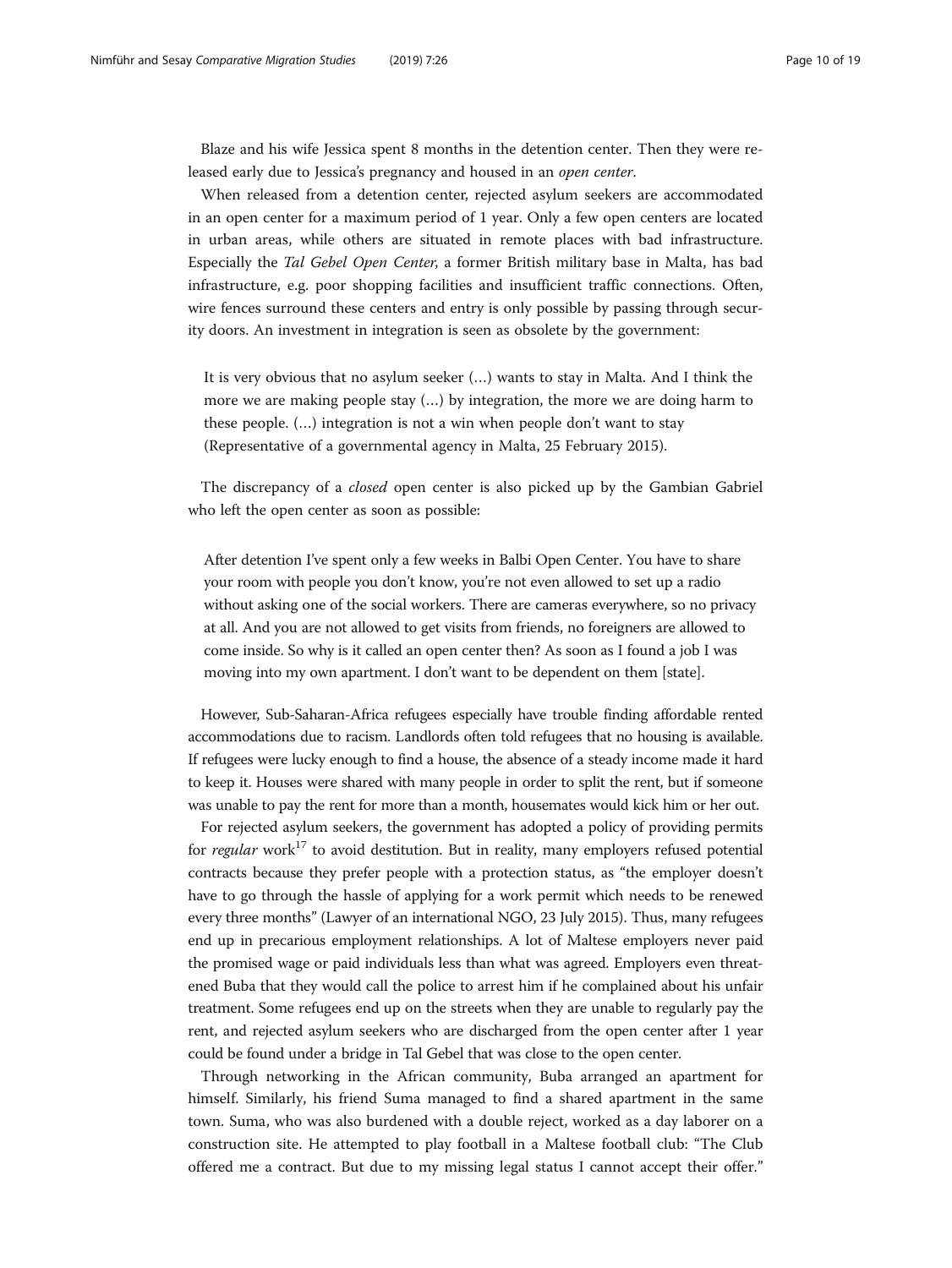When Suma heard that a regularization of his stay would be easier in Italy, he decided to save money for leaving Malta. Buba also decided to move on with his life after he tried at all costs to get his presence in Malta legalized without any result. Eventually he saw no option other than to leave Malta independently.

# Leaving the island against all odds

A lack of a regular residence permit or any travel documents substantially impedes possibilities of movement of non-deportable refugees. In this context, travel plans develop in different ways: whereas beneficiaries of protection can use their right to travel, refugees without a legal status leave the island-state with falsified or borrowed documents or without any documents at all. As shown previously, the impediment of physical and social mobility of non-deportable refugees is why non-deportable refugees try to leave Malta and reach the European mainland:

Experiences have shown us that they try to use documents issued to their co-nationals living in other member states. So if I'm a Nigerian living in Spain and I have a residence permit for Spain, I would post it to him, to the Nigerian who has a double reject in Malta, and he will try to use it to leave Malta to Spain (Representative of the Immigration Police in Malta, 27 October 2015).

When Ebrima left Malta for Spain on such a flight, he did not encounter any problems. But sometimes people were checked and then faced imprisonment when caught using false documents or documents that were not their own. On Suma's first attempt to leave Malta, he was arrested when he was caught at the airport trying to leave Malta with somebody else's documents. He was detained for 4 months. He was in a group of eight men, all of whom wanted to leave Malta. One of the men became scared when he saw a police officer at the airport and ran away. "Everybody else started running too which raised attention to the police. The guy who ran away caught a taxi and escaped but we were arrested immediately," Suma recalled.

Buba was informed about the arrest of Suma and on the following day, he was appointed by the court to translate for his friend during the hearing. Finally, Suma was convicted to 6 months prison. But the threat of imprisonment did not scare him from trying again. He sees no alternative for non-deportable refugees than to leave. If they stay in Malta, they are stuck on the island, which is why being in Malta is often referred to "being in prison" in the narratives of many refugees. Finally, on his second attempt, Suma successfully left Malta to Italy.

Buba was hopeful after he learned that his friend managed to cross the sea. He spoke with many people to get advice on which way was best to travel, which period of the year had the fewest security measures and which time of day was the safest. When Buba left the island, he was a bit anxious, but once the journey started, he felt exhilarated. He had not told his European partner that he was on his way as he knew that she––and also other Europeans in general—would be afraid that authorities could charge Buba with a crime for travelling without the formal right to do so. But Buba was not afraid, just happy to take charge of his own life again. His positive attitude resulted from the knowledge that even when interacting with people labelled as criminals, in the EU there are laws and human rights that authorities have to follow.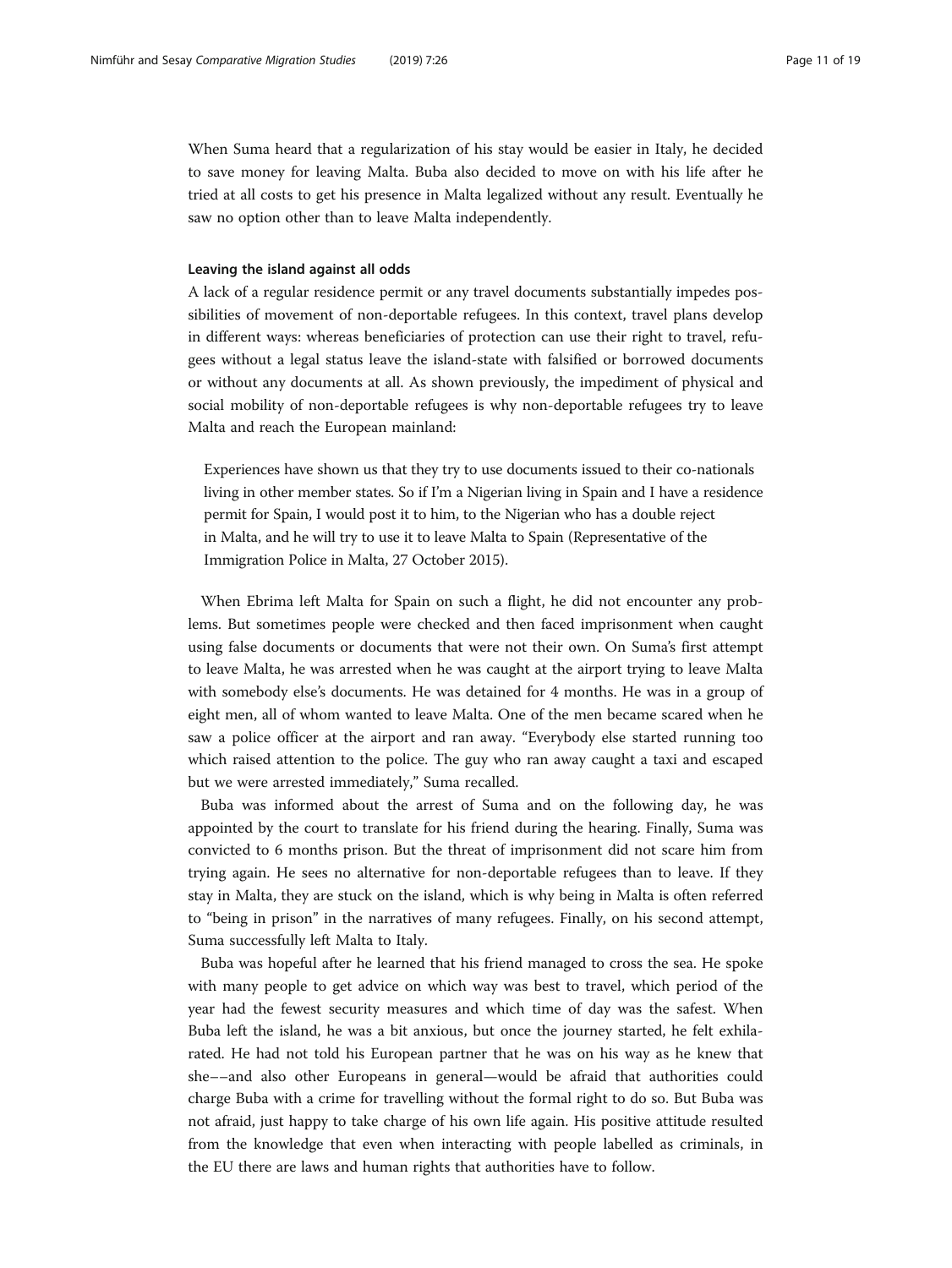Unlike Buba, Suma and Ebrima, Blaze and his family could not manage to leave Malta independently. "How should I leave Malta with two kids? It is difficult enough to get suitable documents for one or two persons. But for children? Impossible", Blaze explained his predicament.

As there are no other options for many refugees to move on from Malta––despite obeying by the authorities' rules––non-deportable refugees find themselves forced to take these actions. The Maltese Asylum Status Agent, however, justified the restrictions on mobility by referring to the lack of cooperation of refugees to tell the truth about their origin and motifs of migration, claiming that most of the rejected asylum seekers would be legally able to go back to their country of origin, but do not want to do so:

I can challenge all of them, because no one of them can prove to me that he tried to go back to his country but he did not manage to get the travel documents to go (...) All of them know where they are from (...) They contact their embassy ... [and] they can do it easily because they know the whole truth (Maltese Asylum Status Agent, 22 April 2016).

Because of the rigid refugee definition, several reasons for forced migration are not recognized. "Leaving your country because of extreme poverty is not serious enough (…) They are stigmatized as 'economic migrants'" (Founder of a national NGO in Malta, 21 July 2015), counteracts the Maltese Asylum Status Agent's statement. Besides student visas, seasonal work visas with small quotas, family reunification, and marriage, asylum is still the only possibility to regularize the legal status.

# Phenomena of (im)mobilities beyond the island

After successful travel from Malta to another EU-state, some refugees repeatedly apply for asylum in the country of their arrival. If authorities find their fingerprints in the database of EURODAC, they risk being sent back to Malta due to the Dublin Regulation. Nevertheless, sometimes their application is successful because "If they find you have the fingerprints somewhere, they start to process Dublin. (...) But from Italy they don't send back, because that actually is very complicated" (Representative of a national NGO in Italy, 16 August 2016). However, Italian authorities must follow the decision of Maltese authorities. For instance, when Buba wanted to apply for asylum in Italy, where the chances to be granted asylum seemed to be better than in Malta, he had to rely on Malta's consent. When Sarah met Buba, Emily and their baby in Brindisi, a town in Southern Italy, Buba was still waiting for an answer if Malta wants him back, but anyway he was happy to be in Italy even though Malta's response is long in coming. As Emily pointed out, "We heard from cases where people weren't getting a response from Malta for a year. Without their 'go', no asylum procedure can be started here."

While in Malta, stories were told about reaching Europe's mainland and how things would be easier and better there. However, upon arriving in Italy, Buba encountered more bureaucracy and uncertainty. In the beginning, finding an apartment was very difficult due to not having any documents. Eventually, Buba found an apartment in the outskirts of Brindisi for his family through an encounter with an Ethiopian lady. The apartment was dirty and sticky and at night it was loud. Not the perfect environment for a small baby. The housing complex existed of approximately 60 living units where mainly Africans resided. The landlord charged Buba nearly 400 Euro for his place.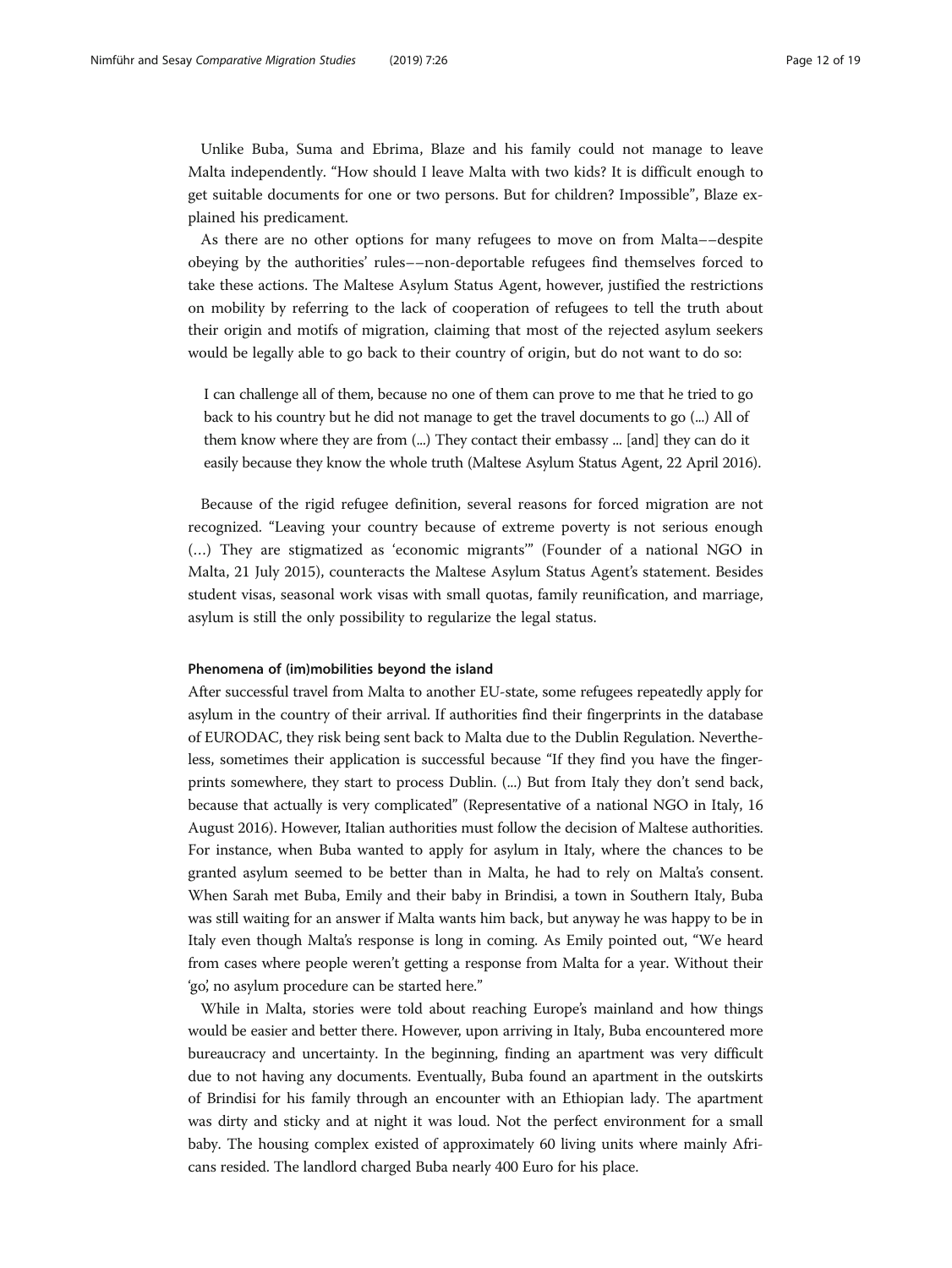In order not to risk his asylum procedure, Buba decided not to work informally like many refugees in Brindisi do. Buba heard a lot of stories were people found themselves with serious problems due to their undocumented situation. Somebody he knew had a work accident where he broke his fingers. The employer did not feel responsible since the person had no documents. Moreover, in order to not lose the day's pay or the job, refugees work despite being in a poor physical and/or mental condition.

They are very exploited by the work they are doing. Their diseases are related ... to living conditions (...) [and] muscular diseases, if they work a lot and they work up to the end to don't lose the working day (Program Director of an international health related NGO in Italy, 18 August 2016).

According to the law, refugees without documents also qualify for free medical assistance. However, access is hampered by bureaucracy, following costs, as well as the fear of affected refugees to be detected by authorities.

If you don't have a permit to stay, you can have medical assistance as well. It's granted. But there is a path to be fulfilled, but by law you have to have your medical assistance. (…) And then the reality is different (Program Director of an international health related NGO in Italy, 18 August 2016).

Additionally, Buba faced challenges even if a doctor could be consulted. If he received a prescription from a doctor, he still had to pay for medicine in the pharmacy. This led to the fact, that medicine was only affordable, when refugees had a job. Buba earned money through small trades. Besides, refugees offered different kinds of services following the attitude 'One-hand-washes-the-other': tailoring, hair dressing, interpreting etc. Sarah accompanied Buba and Emily to a nearby park where some refugees met every now and then. Meeting each other at this place released them from stress by sharing their stories and helping each other. Some could speak Italian and could support one at a lawyer's office or with public authorities.

In contrast to Buba, Suma first lived on the streets after his arrival in Catania, Sicily. Suma then moved to Rome where he stayed in a camp. People he knew helped him to enter the camp. Suma then applied for asylum. As he had no money to afford a lawyer he decided by himself to apply as a Gambian, having in mind, that his former application in Malta as a Senegalese had been rejected. As the burden of proof is shifted to the refugees, sometimes people rewrite their stories in order to fit into the definition of political persecution. This has led to the development of an exceptionally creative service sector: "Former refugees function as 'storytellers' by offering their knowledge to new arrivals. Many have to tell a story, because when they play under the rules they won't be successful, no matter how desperate their situation is", Emily summarized.

Whereas Buba received a five-year residence permit and migrated with his family to another European country, the Italian court rejected Suma's appeal. He left Italy in order to "try his luck" in Germany. Ebrima, on the other hand, decided to live under the radar in his uncle's house in Spain. He did not want to apply for asylum again,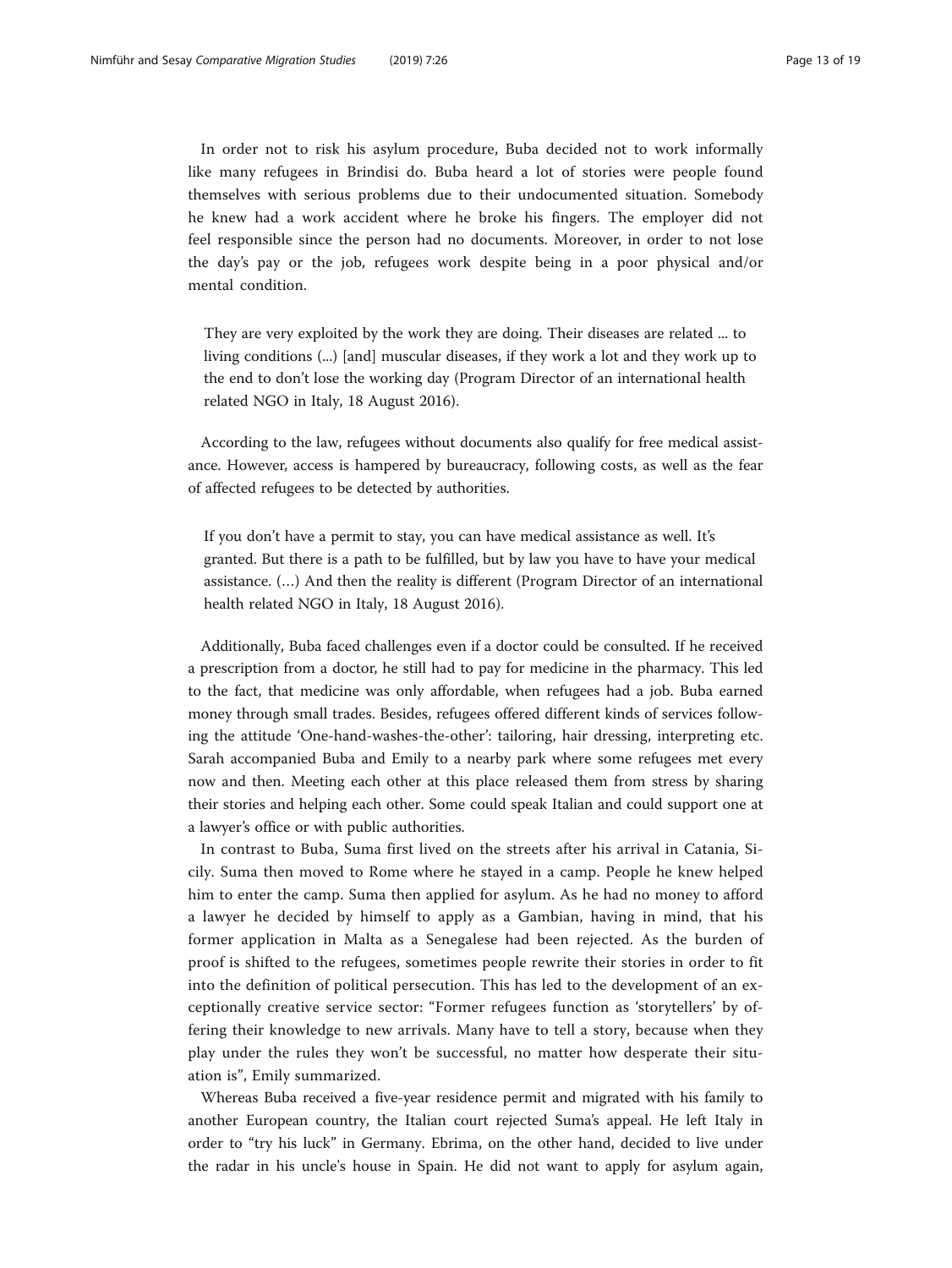because he was afraid of being deported to Malta. After years without his family, Ebrima enjoyed living with part of his family again.

# Discussion and conclusion: limbo as normality?

Non-deportable refugees experience the island-state of Malta as a closed and confining space despite its transnational involvement. However, the metaphors of "prison", "being stuck" and "limbo" refer less to the geography of the island than to the atmosphere and social environment experienced by refugees on their arrival, and even years later, as well as beyond the island-state. Being in limbo is therefore not just a circumstance due to legal, structural factors, but also an experience-based matter. Even if some refugees were able to gain access to certain rights or even, as in the case of Buba, could obtain a temporary residence status, they are still exposed to unequal power relations. Due to continuous restrictions and deprivation of their social and physical mobilities, refugees find themselves in social arrangements, which are created under the dual authority of the Maltese and EUropean border regimes. As legalization is not provided even after a certain number of years of irregular residence in Malta, non-deportable refugees remain in a permanent state of uncertainty with consequences beyond labor participation and access to social services.

However, the consequences of non-deportability are not only the product of the island-state, but also the consequence of Malta's transnational embedding in the EUropean border regime. As there are no regulated options to leave Malta and to immigrate to another EU country, it is hardly surprising that many refugees try to leave Malta independently and count on a reapplication of asylum in a follow migration country as well as rewrite their stories of asylum in order to fit into the definition of political persecution and to bypass the Dublin Regulation.

The empirical data has shown that seemingly opposing actors (state vs. civil society, refugees vs. border guards) act in a continuum of practices in a transinsular space. Thereby, networking is of crucial importance in refugees' mobility processes. Other actors such as other refugees, co-travelers, staff members, institutions, lawyers, and escape agents belong to this social network. The roles of the respective actors are context-dependent and the different degrees of social and physical mobility are dependent on the practices of all involved migration actors, as well as on certain moments and encounters that allow social negotiation between them. Nevertheless, the negotiations on the right to stay and/or freedom of movement have to be thought relationally. Whether refugees' endeavors and negotiations to appropriate mobility are successful are contingent on the asymmetrical relationships between the actors, on temporalities, luck, as well as the motives and efforts of persons they contact or are confronted with (see also Schapendonk, [2018,](#page-18-0) p. 13).

Against the backdrop of the empirical cases, both resistant and conciliatory practices of mobility appropriation can be identified, assuming a fluid, interdependent transition. Both forms require sufficient knowledge and contacts about and in the system. It is important to distinguish between mobility appropriations that were sought and applied because those affected wanted it or because the needed it (Hoffmann & Otto, [2019\)](#page-17-0).

Practices of resistance manifest themselves through the use of loopholes in the system and recoding of control mechanisms as well as rewriting of asylum narratives. Thus, Blaze and Jessica were early released from the detention center through pregnancy. Buba and Suma appropriate mobility by relying on the freedom of movement of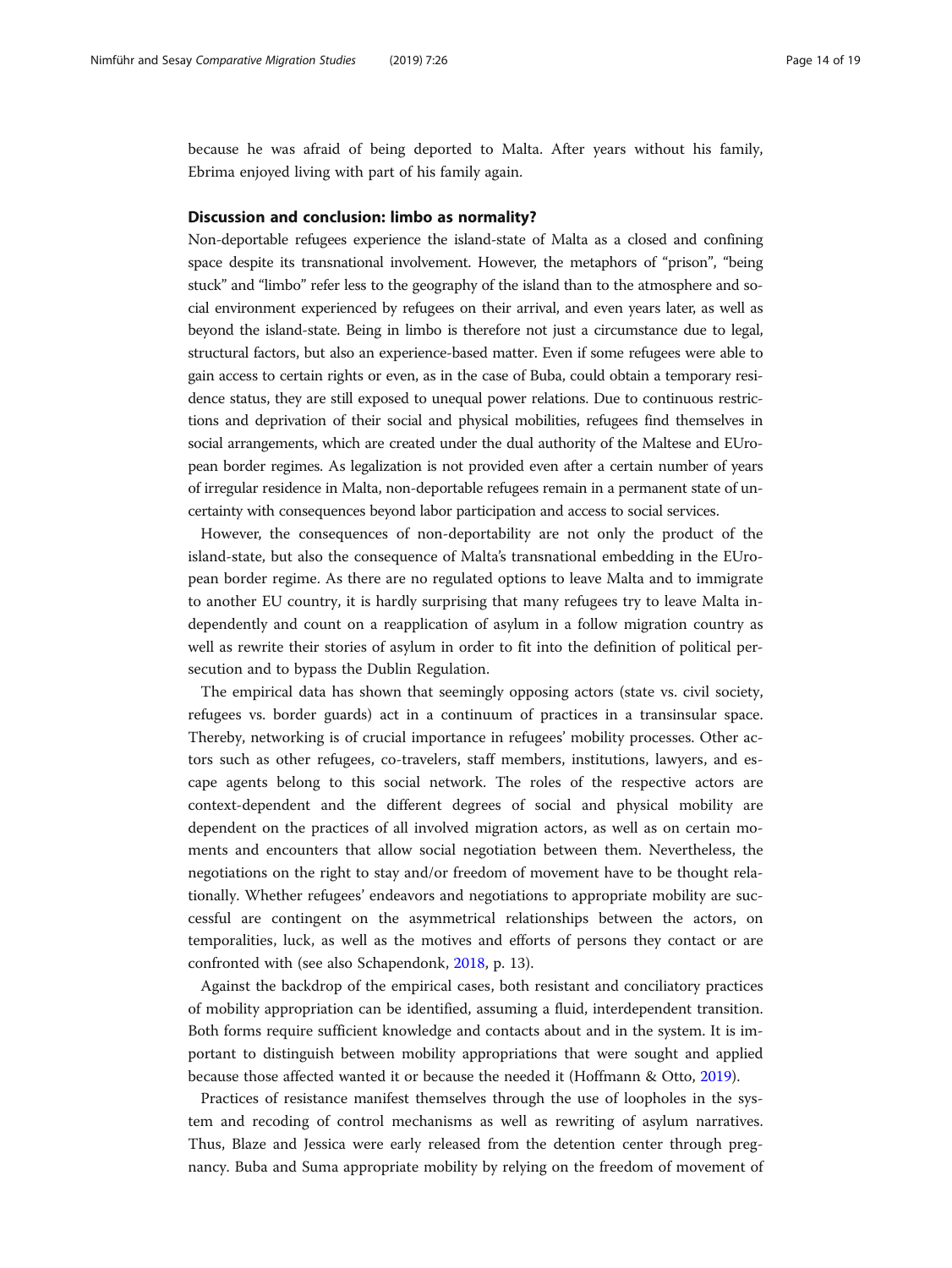the Schengen Agreement and Ebrima by complicity with the authorities using a passport of a co-national (Scheel, [2015](#page-18-0), p. 10). Further, in the follow migration country, Suma tried to obtain a protection status by stating another citizenship.

In contrast to these practices of resistance, practices of conciliation are also emerging. Within the detention center, Ebrima and Buba tried to make their life more human through swapping goods with the staff and other detained refugees or leaving the detention center to perform interpreting services. This opened up the possibility––among refugees as well as between refugees and staff of Detention Services—to make use of one another by forming exchange alliances. Further, this example shows how refugees try to make sense of themselves and the environment in which they have been thrown into. Similar exchange alliances could also be observed outside the detention center as shown with exchange of services (e.g. haircut vs. translation assistance) and co-operations with various actors. Ebrima and Buba offered their support to governing actors in order to profit later from potential benefits, which turned out to be a mistake.

The appropriation of mobility is not only seen as reactive, but above all as active behavior in the form of a "lived practice of self-empowerment" (Scheel, [2015](#page-18-0), p. 11). Nevertheless, despite successful follow up migration, social mobility remains contested. While Buba was able to break the cycle of the permanent in-between after a few years, Suma and Ebrima remained in a deregulated state of limbo also beyond the island-state.

The article has highlighted the productivity of ongoing negotiations and struggles on mobility as well as the impact on refugees' agency. By constantly adapting their practices to changing social conditions, these conditions are also modified by different actors. While they are integrated into the EU and Maltese asylum bureaucracy, they are officially deprived of rights and separated from any support services. Making refugees live in limbo seems to become 'normality', even if affected persons always find ways to navigate a life in between.

This article offered findings as well as interpretations from bottom up and was complemented by auto-ethnographical elements. Sharing the privilege of interpretation with those who are affected by what is researched allows both comprehension and intervening into migrant realities. Where many studies only focus on enhancing knowledge on migration, critical reflexivity can facilitate an ethnological research that also intellectually intervenes into power relations within the knowledge field of forced migration. By opposing a reflexive perspective, current policies can be deconstructed, which could help changing the conditions of refugees' realities towards social justice.

# Endnotes

<sup>1</sup>A notice of rejection (along with a *deportation order*) is issued to asylum seekers, who are not entitled to any form of protection.

<sup>2</sup>All names of interviewees in this article have been anonymized to protect the persons. Despite their consent, we have decided to also anonymize the institutions as much as possible without rendering their function unrecognizable.

 $3$ The use of the term "refugee" is not equivalent with the legal definition. It refers to the experience, the process and the involuntariness of the migrated individual.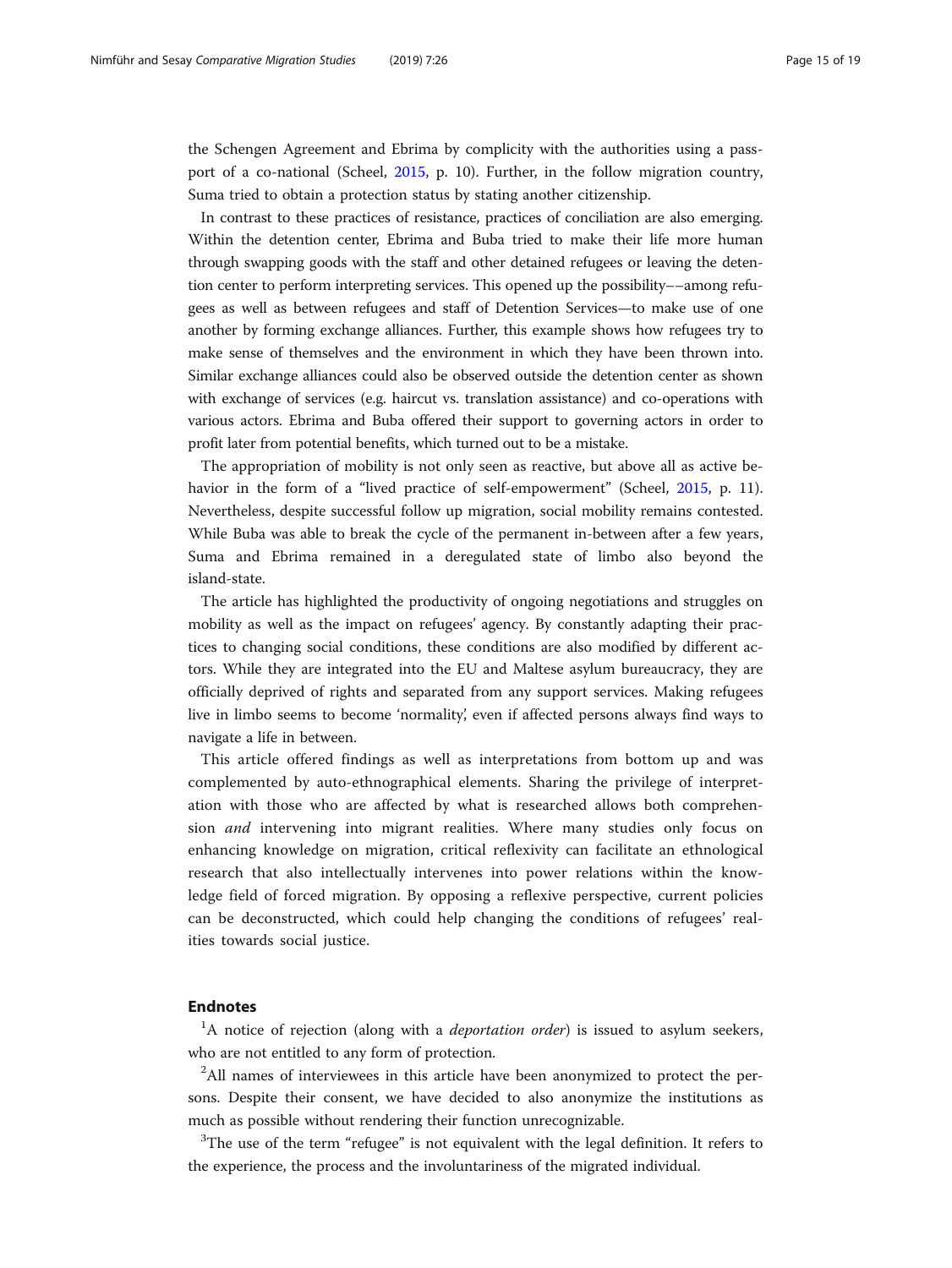<sup>4</sup>Following Collyer, Hinger, and Schweitzer ([2019](#page-17-0), p. 8) 'integration' is understood as "a set of normative assumptions, practices, policies and discourses that are always embedded in specific contexts and directed at particular groups or categories of people."

<sup>5</sup>When necessary the term "unregulated" is used instead of "irregular", "illegal" or "undocumented", in order to first, avoid criminalization of forced migration. The term "undocumented" is also problematic, as it can mean either refugees who have been documented or refugees without documents. In Malta, an individual is documented upon applying for asylum. Also in case of an infeasible deportation rejected asylum seekers are registered with the Immigration Police.

<sup>6</sup>The terms "rejected asylum seekers" and "non-deportable refugees" are used interchangeably in this article. They refer to persons whose deportation is not possible due to logistical difficulties and other legal or practical obstacles. Although there is a risk of deportation, rejected asylum seekers presented in this study are referred as "non-deportable" rather than "not deported" because the failure to implement a refugee's deportation appears as a permanent condition (see "permanent temporariness" in Menjívar, [2006\)](#page-18-0).

<sup>7</sup>In November 2018 the Ministry for Home Affairs and National Security and the Parliamentary Secretariat for Reforms, Citizenship and Simplification of Administrative Processes launched the Specific Residence Authorisation policy. A two-year renewable residence permit will be accessible by non-deportable refugees who have shown integration efforts during their stay in Malta.

 $8$ We follow the understanding of Scheel ([2015](#page-18-0)), who uses this term to describe a "recoding" of migration-controlling instruments. Practices of appropriation are based on simulating rules and norms, then secretly breaking them, instead of openly challenging the formal and informal rules of the border regime.

<sup>9</sup>Mobility and immobility are not thought of in binary terms, but are intertwined, in that the logic of one is always present in the other. This relationship is both explicit and implicit, but always present in the life of non-deportable refugees. We use the term (im)mobilities to describe this interdependence (see also Collyer, Hinger, & Schweitzer, 2019, p. 9 for (dis)integration).

 $10$ We assume the "coexistence of several regimes" (Tsianos & Kasparek, [2015](#page-18-0), p. 12), which may also lead to overlapping of various regimes whose relationships can take different forms (Ruloff, [1999](#page-18-0), p. 32): in the present case, the border and deportation regime are acting together.

 $11$ In accordance with Stierl [\(2016\)](#page-18-0) the spelling EUrope is used to counter the equation between Europe and the EU and not to reduce the EUropean project to the institutions of the EU.

 $12$ In terms of ideas, the concept originated from Italian Workerism and was originally based on the French economic theorist Moulier Boutang ([1993\)](#page-18-0), who founded the concept of the autonomy of migration.

<sup>13</sup>Since January 1, 2016 the initial reception procedure has been reformed and the maximum length of detention has been reduced to 9 months (Ministry for Home Affairs and National Security [MHAS], [2016,](#page-18-0) p. 7).

 $14$ If reference is made to De Genova's concept of "deportability" in this article, we use the term "(non-)deportability", since in the case of Malta deportability is only psychological (see also footnote 6).

 $15$ All references that are originally not in English were translated by the authors.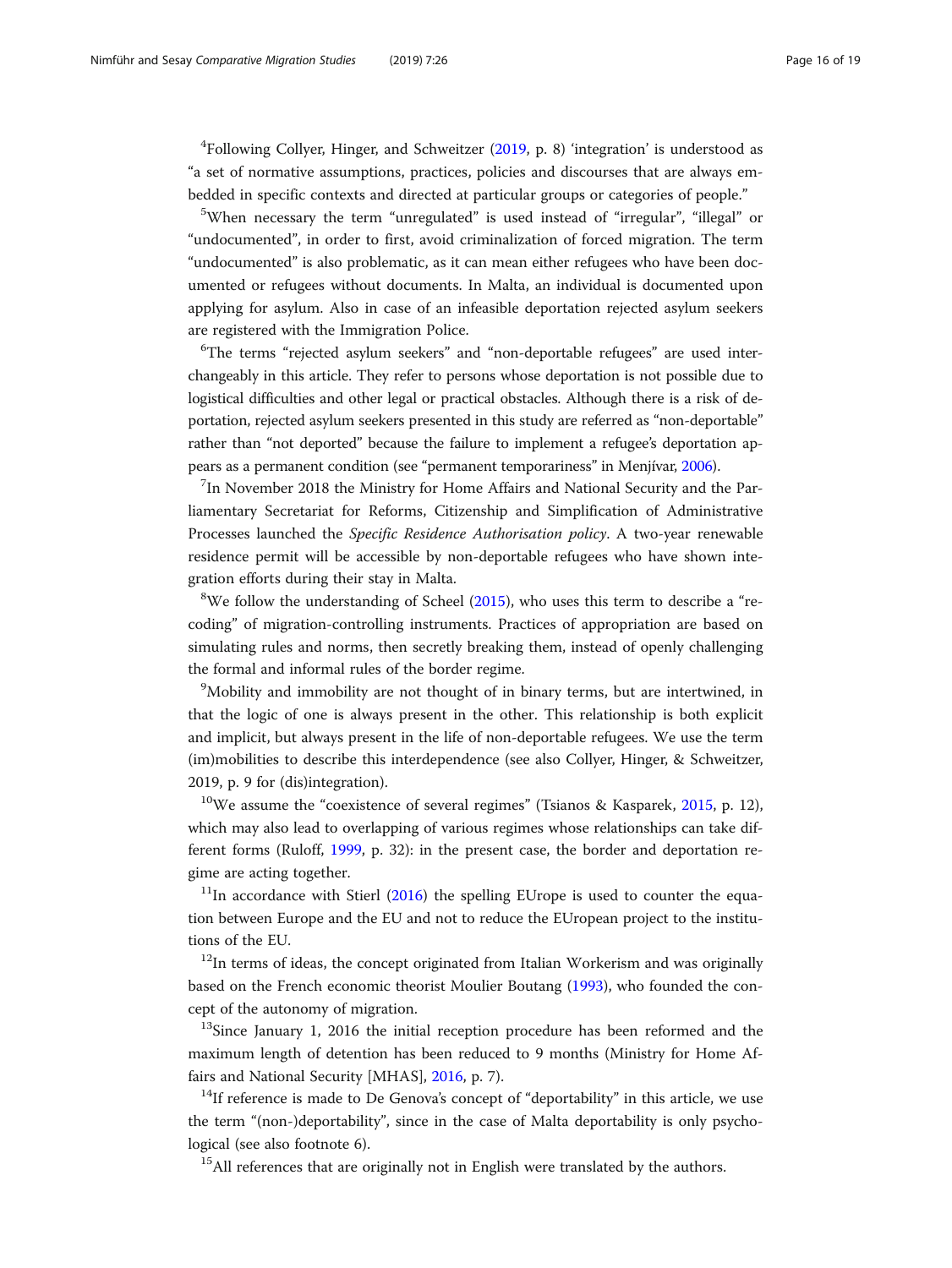<sup>16</sup>An asylum seeker whose claim has been rejected may lodge an appeal to the Civil Court. In case the appeal is also rejected, this is commonly known as holding a "double reject."

<sup>17</sup>This "permit to work" differs from the "work permit". It is a license pending deportation, which does not regularize refugees' legal status. The employer has to apply in the name of the employee and has to renew the permit every 3 months.

#### Abbreviation

NGO: Non-governmental organisation

## Acknowledgments

Sarah Nimführ is incredibly grateful to the refugees who shared their stories with her, sincere thanks goes to Buba Sesay who offered particular valuable insights into his life journey and refined paragraphs of this manuscript. Further, she thanks the institutional actors for taking their time to participate in this research. Our sincere appreciation for feedback and encouragement goes to Emily Johnson, Laura Otto, Andrea Rumpel, Ernest Stanley and the anonymous reviewers for their valuable comments on an earlier draft of this article. We also thank the editors of this special issue, Ricard Zapata-Barrero and Luisa Faustini Torres, for their helpful comments. The authors received the Rinus Penninx Best Paper Award for this article at the 15th Annual IMISCOE Conference, held in Barcelona on 2-4 July 2018 We would like to thank the jury and Rinus Penninx for the award.

### Funding

Sarah Nimführ's research is supported by a DOC Fellowship of the Austrian Academy of Sciences (OEAW).

## Availability of data and materials

Where applicable, we provide the source of our data; the names of all research partners and interviewees are changed. The datasets generated for this study are not publicly available in order to protect the research participants.

#### Authors' contributions

SN carried out the research and the analysis of the study. She drafted the manuscript; BS was involved in revising the manuscript throughout the writing process. Both authors read and approved the final manuscript.

#### Authors' information

Sarah Nimführ is a Cultural Anthropologist and currently a DOC-Fellow of the Austrian Academy of Sciences at the Institute of European Ethnology at the University of Vienna. During her PhD studies she conducted field research on the impact of non-deportability on rejected asylum seekers, particularly in the Mediterranean area. Her research ranges at the intersection between science and engagement. Sarah has worked and published together with (refugee) research partners several times in order to practice a collaborative approach towards knowledge production. Since 2016, she regularly holds courses comprising ethics and methods in the field of flight, engaged anthropology as well as forced migration studies with a focus on Mediterranean islands at the Universities of Vienna, Bremen and Munich. Previously, Sarah worked as a researcher in a trilateral project on protest movements in asylum and deportation at the Institute of Political Science at the University of Vienna. Moreover, she also worked and volunteered with a number of NGOs in the area of family reunification, social inclusion, educational counselling and advocacy in Austria, Germany and Australia.

Buba Sesay was born in Sierra Leone but had to flee at an early age because of the civil war. He eventually ended up in The Gambia. Due to different circumstances in The Gambia, Buba was forced to flee to Europe, where he has lived since 2013. After having experienced a lot of struggles personally, he knows how important it is to convince young people not to undertake the journey he went through. This is only possible by offering them alternatives in their own country. With the prize money of the Rinus Penninx Best Paper Award Buba and his wife have founded the Education Gives Hope Foundation. Through education the organisation focuses on improving the standard of living of children and young people in the Bo region of Sierra Leone. With the support of volunteer work and donations, the Education gives Hope Foundation has already been able to build a school, where about fifty students are being taught by volunteer teachers. Buba is now focusing on raising funds to establish electricity, running water and sanitation for his school. At the time of submitting this article, the legal status of Buba was still uncertain. In order not to jeopardize his status, he chose a pseudonym that corresponds to the African variant of his name. Not having the free choice to appear in public for fear of reprisals shows the unequal balance of power in the border regime.

# Competing interests

The authors declare that they have no competing interests.

# Publisher's Note

Springer Nature remains neutral with regard to jurisdictional claims in published maps and institutional affiliations.

# Author details

<sup>1</sup>Department of European Ethnology, University of Vienna, Hanuschgasse 3, 1010 Vienna, Austria. <sup>2</sup>Education Gives Hope Foundationhttps://www.educationgiveshope.com.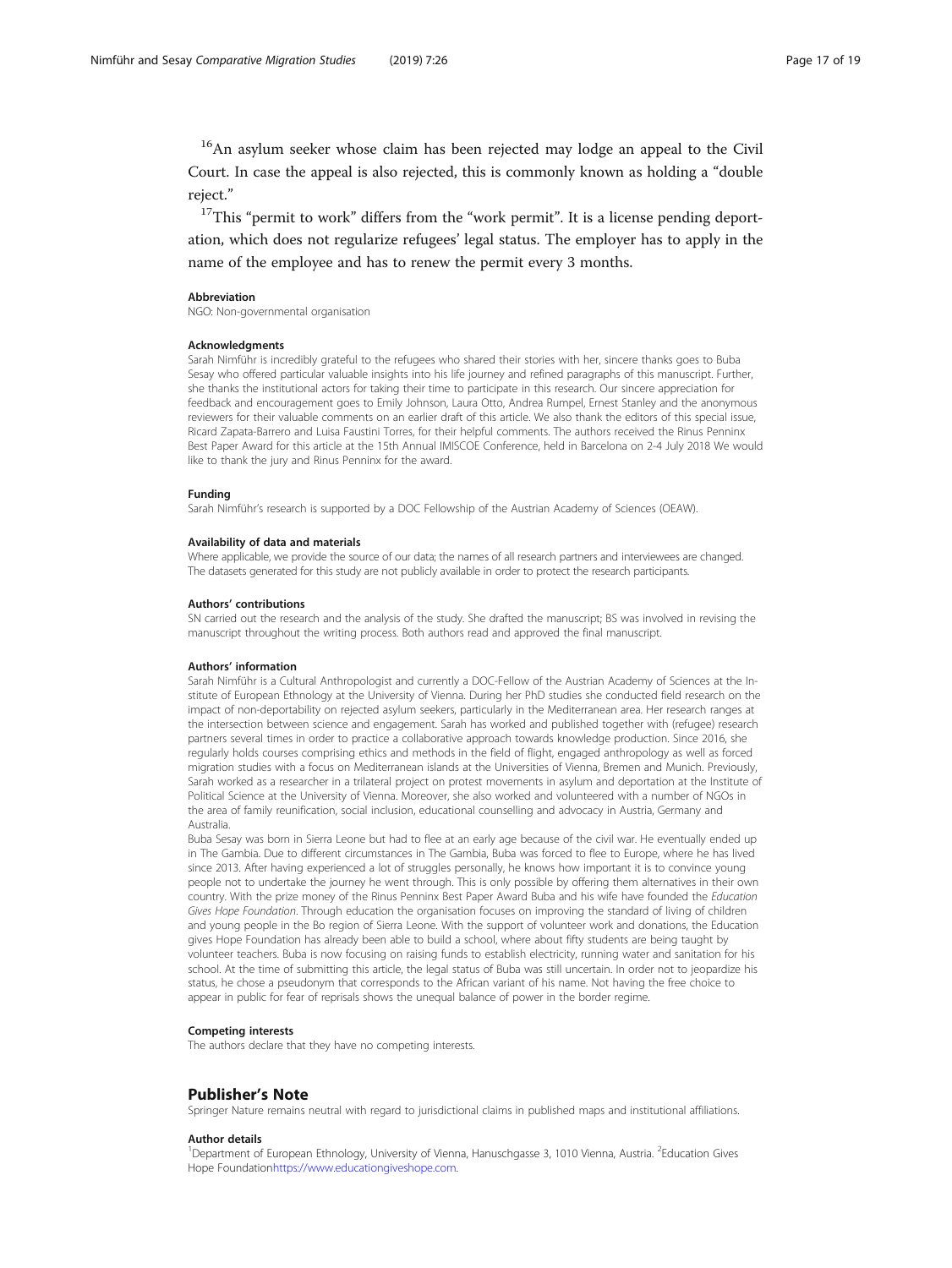# <span id="page-17-0"></span>Received: 21 September 2018 Accepted: 25 March 2019 Published online: 27 June 2019

#### References

- Andrijasevic, R. (2010). From exception to excess: Detention and deportations across the Mediterranean space. In N. De Genova, & N. M. Peutz (Eds.), The deportation regime. Sovereignty, space, and the freedom of movement, (pp. 147–165). Durham: Duke University Press.
- Bijl, J., & Nimführ, S. (2019). Contesting profit structures: Rejected asylum seekers between modern slavery and autonomy. In S. McGuirk & A. Pine (Eds.), Profit and protest in the asylum industry. Oakland: PM Press.
- Bourdieu, P. (1983). Ökonomisches Kapital, kulturelles Kapital, soziales Kapital [Economic capital, cultural capital, social capital]. In R. Kreckel (Ed.), Soziale Ungleichheiten, (pp. 183–199). Göttingen: Schwartz.
- Bourdieu, P. (2004). Für eine engagierte Wissenschaft [For committed science]. In P. Bourdieu (Ed), Gegenfeuer, (pp. 153–159). Konstanz: Uvk Verlags Gmbh.
- Calleja, C. (2009). Doing away with detention would spell disaster. Times of Malta. Retrieved from [http://www.timesofmalta.](http://www.timesofmalta.com/articles/view/20090418/local/doing-away-with-detention-would-spell-disaster.253274) [com/articles/view/20090418/local/doing-away-with-detention-would-spell-disaster.253274.](http://www.timesofmalta.com/articles/view/20090418/local/doing-away-with-detention-would-spell-disaster.253274)
- Clearingstelle Trier (2011). Vollzugsdefizite. Ein Bericht über die Probleme bei der praktischen Umsetzung von ausländerbehördlichen Ausreiseaufforderungen [Deficits of execution. A report on the problems encountered in the practical implementation of foreign authorities' exit orders]. Retrieved from [http://archiv.proasyl.de/fileadmin/proasyl/fm\\_redakteure/](http://archiv.proasyl.de/fileadmin/proasyl/fm_redakteure/Newsletter_Anhaenge/171/2011-04_Bericht_AG_Rueck.pdf) [Newsletter\\_Anhaenge/171/2011-04\\_Bericht\\_AG\\_Rueck.pdf.](http://archiv.proasyl.de/fileadmin/proasyl/fm_redakteure/Newsletter_Anhaenge/171/2011-04_Bericht_AG_Rueck.pdf)
- Collyer, M., Hinger, S., & Schweitzer, R. (2019). Politics of (dis)integration an introduction. In S. Hinger & R. Schweitzer (Eds.), Politics of (Dis)integration (pp. 8-22). IMISCOE Research series, Cham: Springer. Advance online publication.
- Coutin, S. B. (2015). Deportation studies: Origins, themes and directions. Journal of Ethnic and Migration Studies, 41(4), 671–681. De Genova, N. (2002). Migrant "illegality" and deportability in everyday life. Annual Review Anthropology, 31, 419–447.
- De Genova, N. (2010). The deportation regime: Sovereignity, space, and the freedom of movement. In N. De Genova, & N. Peutz (Eds.), The deportation regime. Sovereignty, space, and the freedom of movement, (pp. 33–68). Durham & London: Duke University Press.
- De Genova, N. (2016). Detention, deportation, and waiting: toward a theory of migrant detainability. Retrieved from [https://](https://www.globaldetentionproject.org/wp-content/uploads/2016/12/De-Genova-GDP-Paper-2016.pdf) [www.globaldetentionproject.org/wp-content/uploads/2016/12/De-Genova-GDP-Paper-2016.pdf](https://www.globaldetentionproject.org/wp-content/uploads/2016/12/De-Genova-GDP-Paper-2016.pdf).
- De Genova, N., & Peutz, N. M. (2010). The deportation regime. Sovereignty, space, and the freedom of movement. Durham: Duke University Press.
- Ellis, C., Adams, T. E., & Bochner, A. P. (2011). Autoethnography: An overview. Historical Social Research, 36(4), 273–290. Emirbayer, M., & Mische, A. (1998). What is agency? American Journal of Sociology, 104, 962–1023.
- EMN (2016): Returning rejected asylum seekers: challenges and good practices. Malta national report. Retrieved from [https://ec.](https://ec.europa.eu/home-affairs/sites/homeaffairs/files/what-we-do/networks/european_migration_network/reports/docs/emn-studies/emn-studies-19a_malta_2016_rejected_asylum_seekers_en.pdf) [europa.eu/home-affairs/sites/homeaffairs/files/what-we-do/networks/european\\_migration\\_network/reports/docs/emn](https://ec.europa.eu/home-affairs/sites/homeaffairs/files/what-we-do/networks/european_migration_network/reports/docs/emn-studies/emn-studies-19a_malta_2016_rejected_asylum_seekers_en.pdf)[studies/emn-studies-19a\\_malta\\_2016\\_rejected\\_asylum\\_seekers\\_en.pdf.](https://ec.europa.eu/home-affairs/sites/homeaffairs/files/what-we-do/networks/european_migration_network/reports/docs/emn-studies/emn-studies-19a_malta_2016_rejected_asylum_seekers_en.pdf)
- European Union Agency for Fundamental Rights (2011). Fundamental rights of migrants in an irregular situation in the European Union. Retrieved from [http://fra.europa.eu/en/publication/2012/fundamental-rights-migrants-irregular-situation](http://fra.europa.eu/en/publication/2012/fundamental-rights-migrants-irregular-situation-european-union)[european-union](http://fra.europa.eu/en/publication/2012/fundamental-rights-migrants-irregular-situation-european-union).
- Falzon, M-A. (2007). Return policy in the Mediterranean region. Report of survey among irregular migrants in Malta. Malta: International Organisation of Migration.
- Fontanari, E., Karpenstein, J., Schwarz, N. V., & Sulimma, S. (2014). "Kollaboratives Forschen" als Methode im Handlungsfeld Flucht und Migration ["Collaborative Research" as a Method in the Field of Flight and Migration]. In Berliner Blätter (Ed.), Vom Rand ins Zentrum. Perspektiven einer kritischen Migrationsforschung [From the edge to the center. Perspectives of a critical migration research], (pp. 111–129). Retrieved from [https://www.panama-verlag.de/shop/wp-content/uploads/2014/](https://www.panama-verlag.de/shop/wp-content/uploads/2014/07/BB65-Kritische-Migrationsforschung-Inhalt.pdf) [07/BB65-Kritische-Migrationsforschung-Inhalt.pdf.](https://www.panama-verlag.de/shop/wp-content/uploads/2014/07/BB65-Kritische-Migrationsforschung-Inhalt.pdf)
- Foster, E. (2006). Communicating at the end of life. Mahwah: Lawrence Erlbaum.
- Franck, A. K. (2017). Im/mobility and deportability in transit: Lesvos island, Greece, June 2015. Tijdschrift voor Economische en Sociale Geografie, 108(6), 879–884.
- Gibney, M. J. (2008). Asylum and the expansion of deportation in the United Kingdom. Government & Opposition, 43(2), 146–167. Government of Malta (2016): Humanitarian protection. Retrieved April 5, 2019 from [https://integration.gov.mt/en/](https://integration.gov.mt/en/ResidenceAndVisas/Pages/Humanitarian-Other-Reasons.aspx)
- [ResidenceAndVisas/Pages/Humanitarian-Other-Reasons.aspx](https://integration.gov.mt/en/ResidenceAndVisas/Pages/Humanitarian-Other-Reasons.aspx).
- Heimeshoff, L.-M., Hess, S., Kron, S., Schwenken, H., & Trzeciak, M. (2014). Grenzregime II. Migration, Kontrolle, Wissen. Transnationale Perspektiven [Border regime II. Migration, control, knowledge. Transnational perspectives]. Berlin: Assoziation A.
- Hess, S., Kasparek, B., & Schwertl, M. (2018). Regime ist nicht Regime. Zum theoriepolitischen Einsatz der ethnografischen (Grenz-)Regimeanalyse [Regime is not regime. On the use of ethnographic (border) regime analysis for a theory-political application]. In A. Pott, C. Rass, & F. Wolff (Eds.), Was ist ein Migrationsregime? What is a Migration Regime? (pp. 257–283). Wiesbaden: Springer.
- Hess, S., & Tsianos, V. (2007). Europeanizing transnationalism! Provinzializing Europe! Konturen eines neuen Grenzregimes [Europeanizing transnationalism! Provinzializing Europe! Contours of a new border regime]. In Transit Migration Forschungsgruppe (Eds.), Turbulente Ränder. Neue Perspektiven auf Migration an den Grenzen Europas (23–38), Bielefeld: transcript.
- Hess, S., & Tsianos, V. (2010). Ethnographische Grenzregimeanalysen. Eine Methodologie der Autonomie der Migration [Ethnographic border regime analyses. A methodology of the autonomy of migration]. In S. Hess, & B. Kasparek (Eds.), Grenzregime. Diskurse, Praktiken, Institutionen in Europa, (pp. 243–264). Berlin: Assoziation A.
- Hoffmann, F., & Otto, L. (2019). Zur Post-Autonomie der Migration. Junge Geflüchtete zwischen kämpferischer und friedlicher Agency [On Post-Autonomy of Migration. Young refugees between militant and peaceful agency]. Movements. Journal for Critical Migration and Border Regime Studies, 5(1).
- Caruana, J. (2016). Struggling to Survive. An investigation into the risk of poverty among asylum seekers in Malta. Retrieved from <http://www.asylumineurope.org/sites/default/files/resources/strugglingtosurvive.pdf>.